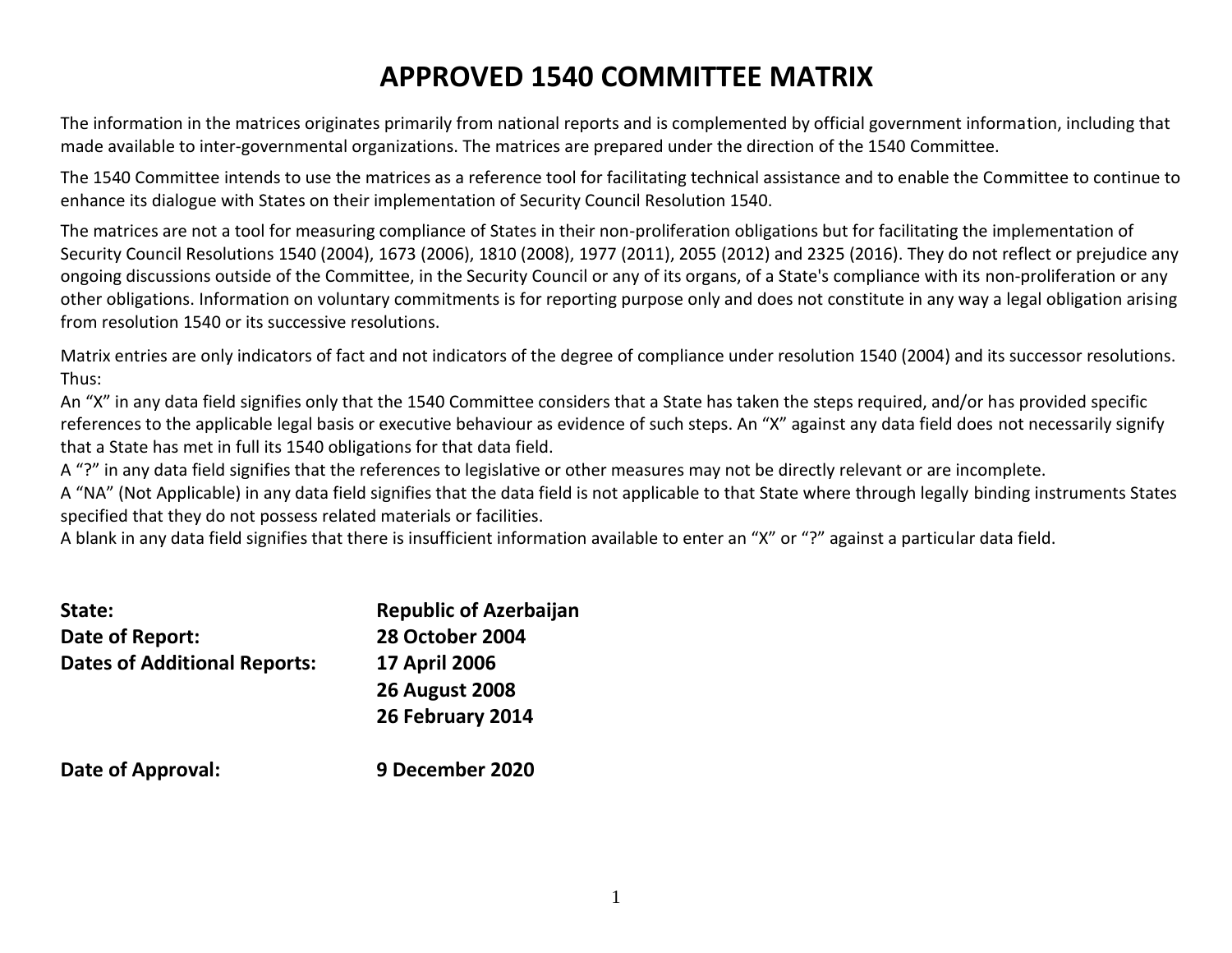## **I. OP 1 and related matters from OP 5, OP 8 (a), (b), (c) and OP10**

|                | <b>Adherence to legally binding</b><br>instruments, membership of<br>organisations, participation<br>in arrangements and<br>statements made. | Relevant information (i.e. signing, deposit of instrument of accession, ratification, etc) |  |  |  |  |  |  |  |  |  |
|----------------|----------------------------------------------------------------------------------------------------------------------------------------------|--------------------------------------------------------------------------------------------|--|--|--|--|--|--|--|--|--|
| 1              | Nuclear Non-<br><b>Proliferation Treaty</b><br>(NPT)                                                                                         | Deposit 22 September 1992                                                                  |  |  |  |  |  |  |  |  |  |
| $\overline{2}$ | <b>Nuclear Weapons Free</b><br>Zone/ Protocol(s)                                                                                             |                                                                                            |  |  |  |  |  |  |  |  |  |
| 3              | International<br>Convention for the<br>Suppression of Acts of<br><b>Nuclear Terrorism</b>                                                    | Deposit 28 January 2009                                                                    |  |  |  |  |  |  |  |  |  |
| 4              | Convention on Physical<br>Protection of Nuclear<br>Material (CPPNM)                                                                          | Deposit 18 February 2004                                                                   |  |  |  |  |  |  |  |  |  |
| 5              | 2005 Amendment to the<br><b>CPPNM</b>                                                                                                        | Deposit 31 March 2016                                                                      |  |  |  |  |  |  |  |  |  |
| 6              | Comprehensive Nuclear-<br>Test-Ban Treaty (CTBT)<br>(not in force)                                                                           | Deposit 2 February 1999                                                                    |  |  |  |  |  |  |  |  |  |
| 7              | <b>Chemical Weapons</b><br>Convention (CWC)                                                                                                  | Deposit 29 February 2000                                                                   |  |  |  |  |  |  |  |  |  |
| 8              | <b>Biological Weapons</b><br>Convention (BWC)                                                                                                | Deposit 26 February 2004                                                                   |  |  |  |  |  |  |  |  |  |
| 9              | Geneva Protocol of 1925                                                                                                                      |                                                                                            |  |  |  |  |  |  |  |  |  |
| 10             | 1997 International<br>Convention for the<br>Suppression of Terrorist<br><b>Bombings</b>                                                      | Deposit 2 April 2001                                                                       |  |  |  |  |  |  |  |  |  |
| 11             | 1999 International<br>Convention for the<br>Suppression of the<br><b>Financing of Terrorism</b>                                              | Deposit 26 October 2001                                                                    |  |  |  |  |  |  |  |  |  |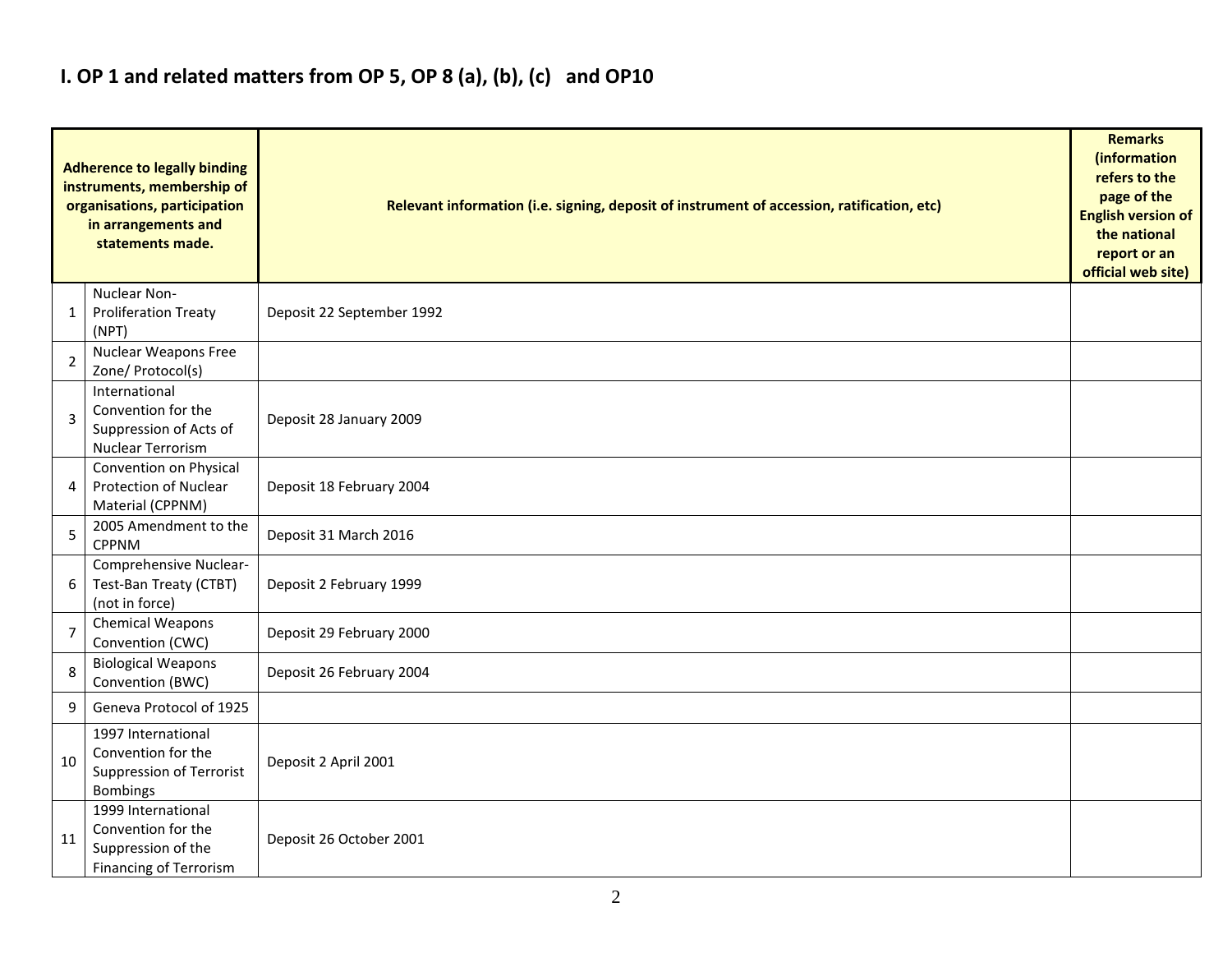|    | 2005 Protocol to the        |                                                                                                                                                                                                                                                    |  |  |  |  |  |  |  |
|----|-----------------------------|----------------------------------------------------------------------------------------------------------------------------------------------------------------------------------------------------------------------------------------------------|--|--|--|--|--|--|--|
|    | Convention for the          |                                                                                                                                                                                                                                                    |  |  |  |  |  |  |  |
| 12 | suppression of unlawful     |                                                                                                                                                                                                                                                    |  |  |  |  |  |  |  |
|    | acts against the safety of  |                                                                                                                                                                                                                                                    |  |  |  |  |  |  |  |
|    | maritime navigation         |                                                                                                                                                                                                                                                    |  |  |  |  |  |  |  |
|    | 2005 Protocol to the        |                                                                                                                                                                                                                                                    |  |  |  |  |  |  |  |
|    | Protocol for the            |                                                                                                                                                                                                                                                    |  |  |  |  |  |  |  |
| 13 | suppression of unlawful     |                                                                                                                                                                                                                                                    |  |  |  |  |  |  |  |
|    | acts against the safety of  |                                                                                                                                                                                                                                                    |  |  |  |  |  |  |  |
|    | fixed platforms located     |                                                                                                                                                                                                                                                    |  |  |  |  |  |  |  |
|    | on the continental shelf    |                                                                                                                                                                                                                                                    |  |  |  |  |  |  |  |
|    | 2010 Convention on the      |                                                                                                                                                                                                                                                    |  |  |  |  |  |  |  |
|    | Suppression of Unlawful     |                                                                                                                                                                                                                                                    |  |  |  |  |  |  |  |
| 14 | Acts Relating to            |                                                                                                                                                                                                                                                    |  |  |  |  |  |  |  |
|    | <b>International Civil</b>  |                                                                                                                                                                                                                                                    |  |  |  |  |  |  |  |
|    | Aviation                    |                                                                                                                                                                                                                                                    |  |  |  |  |  |  |  |
|    | Other relevant regional     |                                                                                                                                                                                                                                                    |  |  |  |  |  |  |  |
| 15 | legally binding             |                                                                                                                                                                                                                                                    |  |  |  |  |  |  |  |
|    | instruments                 |                                                                                                                                                                                                                                                    |  |  |  |  |  |  |  |
| 16 | <b>International Atomic</b> | Since 30 May 2001                                                                                                                                                                                                                                  |  |  |  |  |  |  |  |
|    | Energy Agency (IAEA)        |                                                                                                                                                                                                                                                    |  |  |  |  |  |  |  |
|    |                             | 1. Proliferation Security Initiative (PSI)                                                                                                                                                                                                         |  |  |  |  |  |  |  |
| 17 | Directly relevant           | 2. Global Initiative to Combat Nuclear Terrorism (GICNT)                                                                                                                                                                                           |  |  |  |  |  |  |  |
|    | Arrangements                | 3. Agreement on the coordination of work on the export control of raw materials, materiel, equipment, technologies and<br>services which may be used for the production of WMD and missiles for their delivery, concluded by the CIS Member States |  |  |  |  |  |  |  |
|    |                             | 4. Treaty on Cooperation among the States Members of the CIS in Combating Terrorism                                                                                                                                                                |  |  |  |  |  |  |  |
|    | Statement on non-           |                                                                                                                                                                                                                                                    |  |  |  |  |  |  |  |
|    | provision of WMD and        |                                                                                                                                                                                                                                                    |  |  |  |  |  |  |  |
| 18 | related materials to        |                                                                                                                                                                                                                                                    |  |  |  |  |  |  |  |
|    | non-State actors            |                                                                                                                                                                                                                                                    |  |  |  |  |  |  |  |
|    |                             | Organization for Security and Cooperation in Europe (OSCE)                                                                                                                                                                                         |  |  |  |  |  |  |  |
|    |                             | Council of Europe Committee of Experts on the Evaluation of Anti-Money Laundering Measures and the Financing of                                                                                                                                    |  |  |  |  |  |  |  |
|    |                             | Terrorism (MONEYVAL)                                                                                                                                                                                                                               |  |  |  |  |  |  |  |
|    |                             | World Customs Organization (WCO)                                                                                                                                                                                                                   |  |  |  |  |  |  |  |
|    |                             | <b>INTERPOL</b>                                                                                                                                                                                                                                    |  |  |  |  |  |  |  |
|    | Membership in relevant      | World Health Organization (WHO)                                                                                                                                                                                                                    |  |  |  |  |  |  |  |
| 19 | international, regional     | World Organisation for Animal Health (OIE)                                                                                                                                                                                                         |  |  |  |  |  |  |  |
|    | or sub-regional             | Euro-Atlantic Partnership Council (EAPC)                                                                                                                                                                                                           |  |  |  |  |  |  |  |
|    | organisations               | Commonwealth of Independent States (CIS)                                                                                                                                                                                                           |  |  |  |  |  |  |  |
|    |                             | International Maritime Organization (IMO)                                                                                                                                                                                                          |  |  |  |  |  |  |  |
|    |                             | Inter-Parliamentary Union (IPU)                                                                                                                                                                                                                    |  |  |  |  |  |  |  |
|    |                             | International Monetary Fund (IMF)                                                                                                                                                                                                                  |  |  |  |  |  |  |  |
|    |                             | World Bank (WB)                                                                                                                                                                                                                                    |  |  |  |  |  |  |  |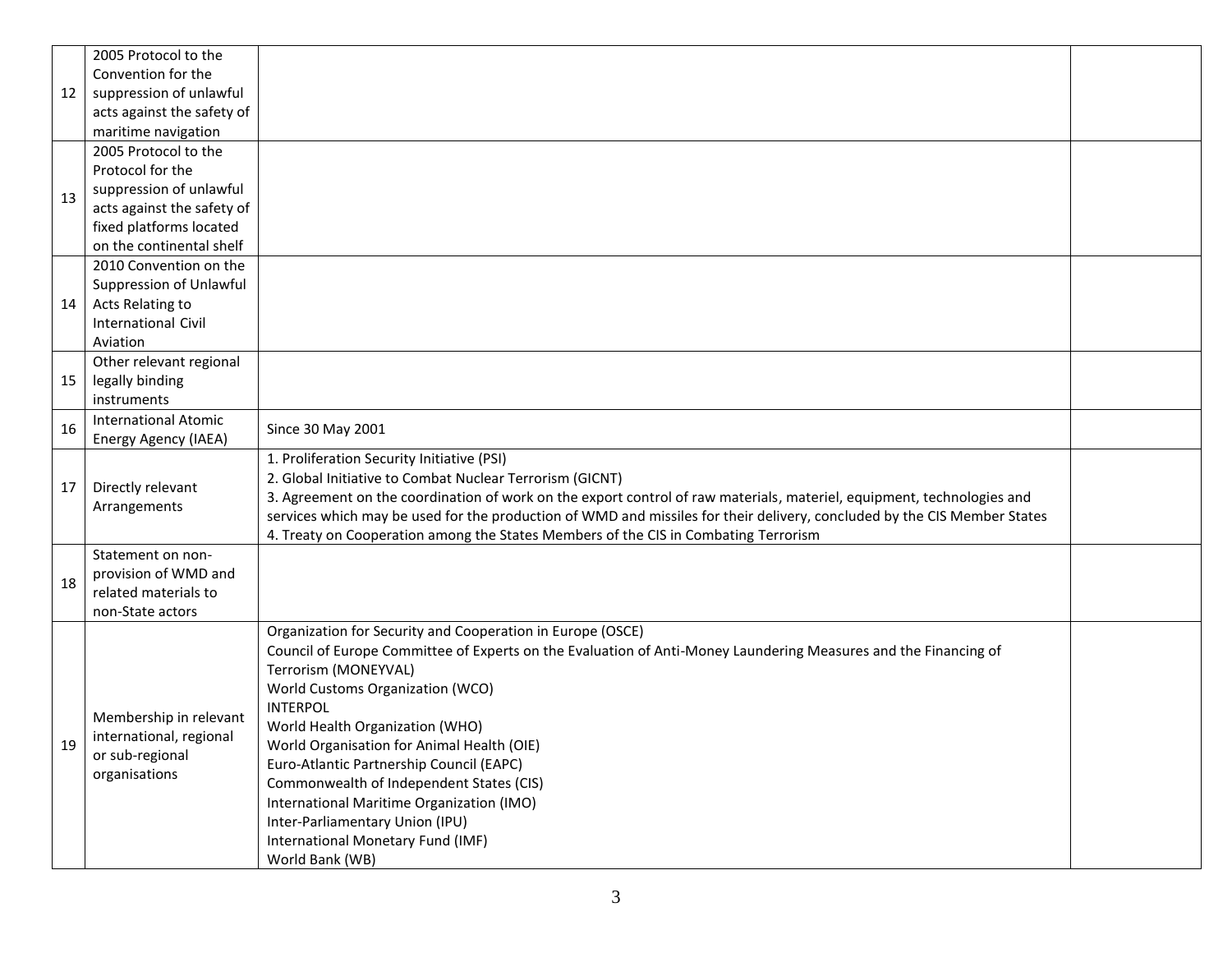### **II. OP 2 - Nuclear Weapons (NW), Chemical Weapons (CW) and Biological Weapons (BW)**

| <b>National legislation which</b><br>prohibits persons or entities<br>to engage in one of the<br>following activities and its |             |                         |                        |                           | <b>National legal framework</b>                                                                                   |        |                  | <b>Enforcement and civil/criminal penalties</b> |                                                                                                                                                                                                                |                |
|-------------------------------------------------------------------------------------------------------------------------------|-------------|-------------------------|------------------------|---------------------------|-------------------------------------------------------------------------------------------------------------------|--------|------------------|-------------------------------------------------|----------------------------------------------------------------------------------------------------------------------------------------------------------------------------------------------------------------|----------------|
|                                                                                                                               |             | $X$ /?                  |                        |                           | Source document of national implementation                                                                        | $X$ /? |                  |                                                 |                                                                                                                                                                                                                | <b>Remarks</b> |
|                                                                                                                               | enforcement | $\overline{\mathsf{N}}$ | $\mathbf{C}$<br>W<br>W | $\mathbf B$<br>W          | law                                                                                                               | N<br>W | $\mathbf c$<br>W | $\mathbf{B}$<br>W                               | <b>Source document</b>                                                                                                                                                                                         |                |
|                                                                                                                               |             |                         |                        |                           | NW/CW/BW:<br>Constitution of the Azerbaijan Republic of 26<br>September 2016, Arts. 148.2 and 151                 |        |                  |                                                 | NW/CW/BW:<br>Criminal Code of the Azerbaijan Republic, Art.<br>248 (Manufacture radioactive, bacteriological,<br>chemical substances)                                                                          |                |
|                                                                                                                               | manufacture |                         |                        | $\boldsymbol{X}$          | NW:<br>Law No. 254 of 04 August 1992 (NPT<br>ratification)                                                        | Χ      |                  |                                                 |                                                                                                                                                                                                                |                |
| $\mathbf{1}$                                                                                                                  |             | X                       | X                      |                           | CW:<br>1. Law No. 735-IIQ of 09 November 1999<br>(accession to the CWC)<br>2. Act No. 565-IIQ of 23 December 2003 |        | X                | $\mathsf{X}$                                    | CW:<br>Criminal Code of the Azerbaijan Republic, Arts.<br>240 (Illegal manufacturing of the strong or<br>poisonous substances)                                                                                 |                |
|                                                                                                                               |             |                         |                        |                           | BW:<br>1. Law N. 532-11 of 5 December 2003<br>(ratification of BWC)<br>2. Act No. 564-IIQ of 23 December 2003     |        |                  |                                                 |                                                                                                                                                                                                                |                |
|                                                                                                                               |             |                         |                        |                           | NW/CW/BW:<br>Constitution of the Azerbaijan Republic of 26<br>September 2016, Arts. 148.2 and 151                 |        |                  |                                                 | NW/CW/BW:<br>Criminal Code of the Azerbaijan Republic, Art.<br>248 (Manufacture, transportation, storage,<br>burial place, use or other handling with<br>radioactive, bacteriological, chemical<br>substances) |                |
| $\overline{2}$                                                                                                                | acquire     | X                       | X                      | $\boldsymbol{\mathsf{X}}$ | NW:<br>Law No. 254 of 04 August 1992 (NPT<br>ratification)                                                        | X      | $\mathsf{X}$     | $\cdot$                                         | NW:<br>Criminal Code, Art. 228 (purchase explosives)                                                                                                                                                           |                |
|                                                                                                                               |             |                         |                        |                           | CW:<br>1. Law No. 735-IIQ of 09 November 1999<br>(accession to the CWC)                                           |        |                  |                                                 | CW:                                                                                                                                                                                                            |                |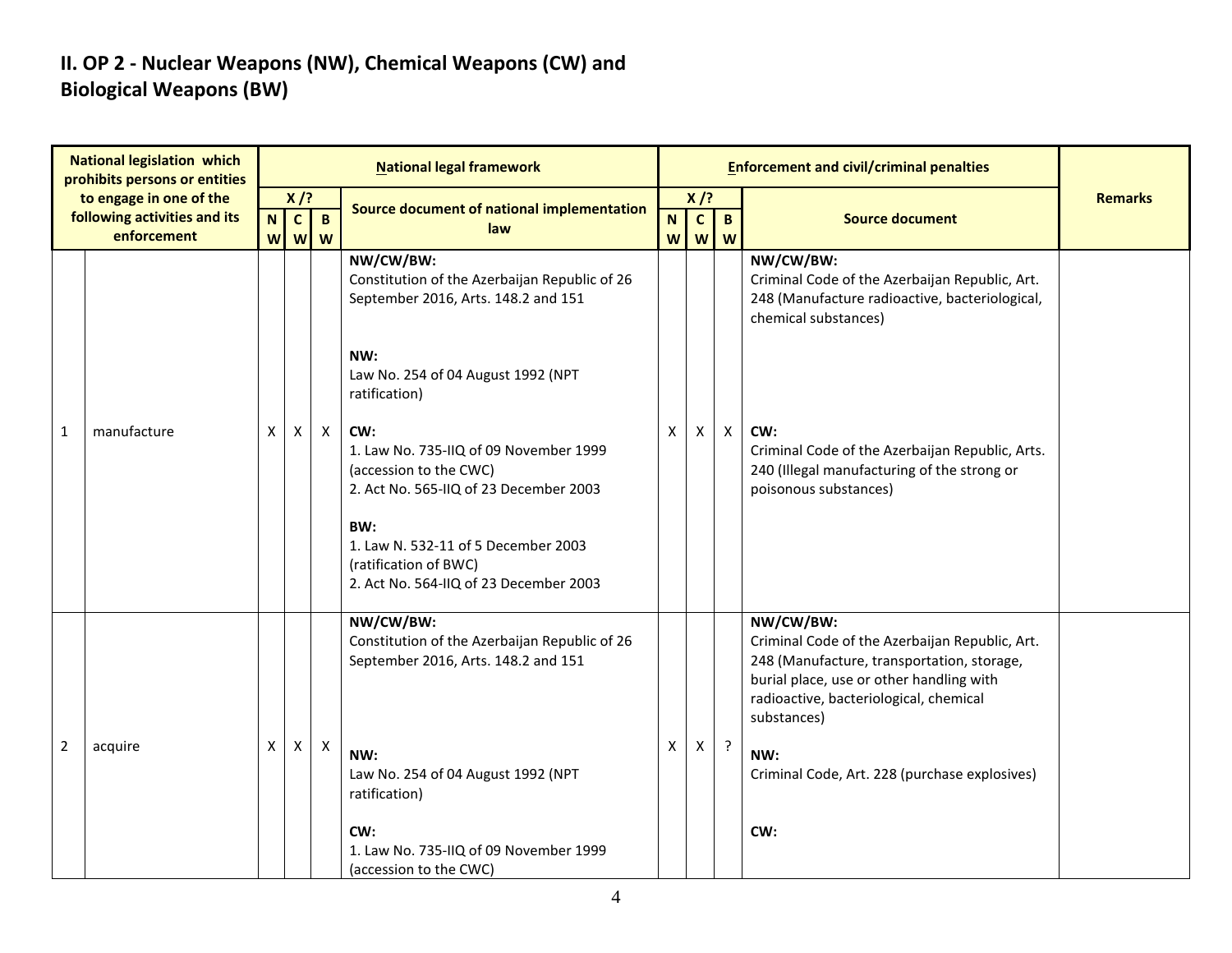|   |           |   |   |              | 2. Act No. 565-IIQ of 23 December 2003<br>BW:<br>1. Law No. 532-11 of 5 December 2003<br>(ratification of BWC)<br>2. Act No. 564-IIQ of 23 December 2003                                                                                                                                                                                       |   |   |              | Criminal Code of the Azerbaijan Republic, Art.<br>240 (purchase of the strong or poisonous<br>substances)                                                                                                      |  |
|---|-----------|---|---|--------------|------------------------------------------------------------------------------------------------------------------------------------------------------------------------------------------------------------------------------------------------------------------------------------------------------------------------------------------------|---|---|--------------|----------------------------------------------------------------------------------------------------------------------------------------------------------------------------------------------------------------|--|
| 3 | possess   |   | X | $\mathsf{X}$ | CW/BW:<br>Constitution of the Azerbaijan Republic of 26<br>September 2016, Arts. 148.2 and 151<br>CW:<br>1. Law No. 735-IIQ of 09 November 1999<br>(accession to the CWC)<br>2. Act No. 565-IIQ of 23 December 2003<br>BW:<br>1. Law No. 532-11 of 5 December 2003<br>(ratification of BWC)<br>2. Act No. 564-IIQ of 23 December 2003          |   |   |              |                                                                                                                                                                                                                |  |
| 4 | develop   |   | х | $\mathsf{X}$ | CW/BW:<br>Constitution of the Azerbaijan Republic of 26<br>September 2016, Arts. 148.2 and 151<br>CW:<br>Law No. 735-IIQ of 09 November 1999<br>(accession to the CWC)<br>BW:<br>1. Law No. 532-11 of 5 December 2003<br>(ratification of BWC)<br>2. Presidential Decree No. 310 of 28 March<br>2000<br>3. Act No. 564-IIQ of 23 December 2003 |   |   |              |                                                                                                                                                                                                                |  |
| 5 | transport | X | X | $\mathsf{X}$ | NW/CW/BW:<br>Criminal Code of the Azerbaijan Republic, Art.<br>248 (Manufacture, transportation, storage,<br>burial place, use or other handling with<br>radioactive, bacteriological, chemical<br>substances)<br>CW:                                                                                                                          | X | X | $\mathsf{X}$ | NW/CW/BW:<br>Criminal Code of the Azerbaijan Republic, Art.<br>248 (Manufacture, transportation, storage,<br>burial place, use or other handling with<br>radioactive, bacteriological, chemical<br>substances) |  |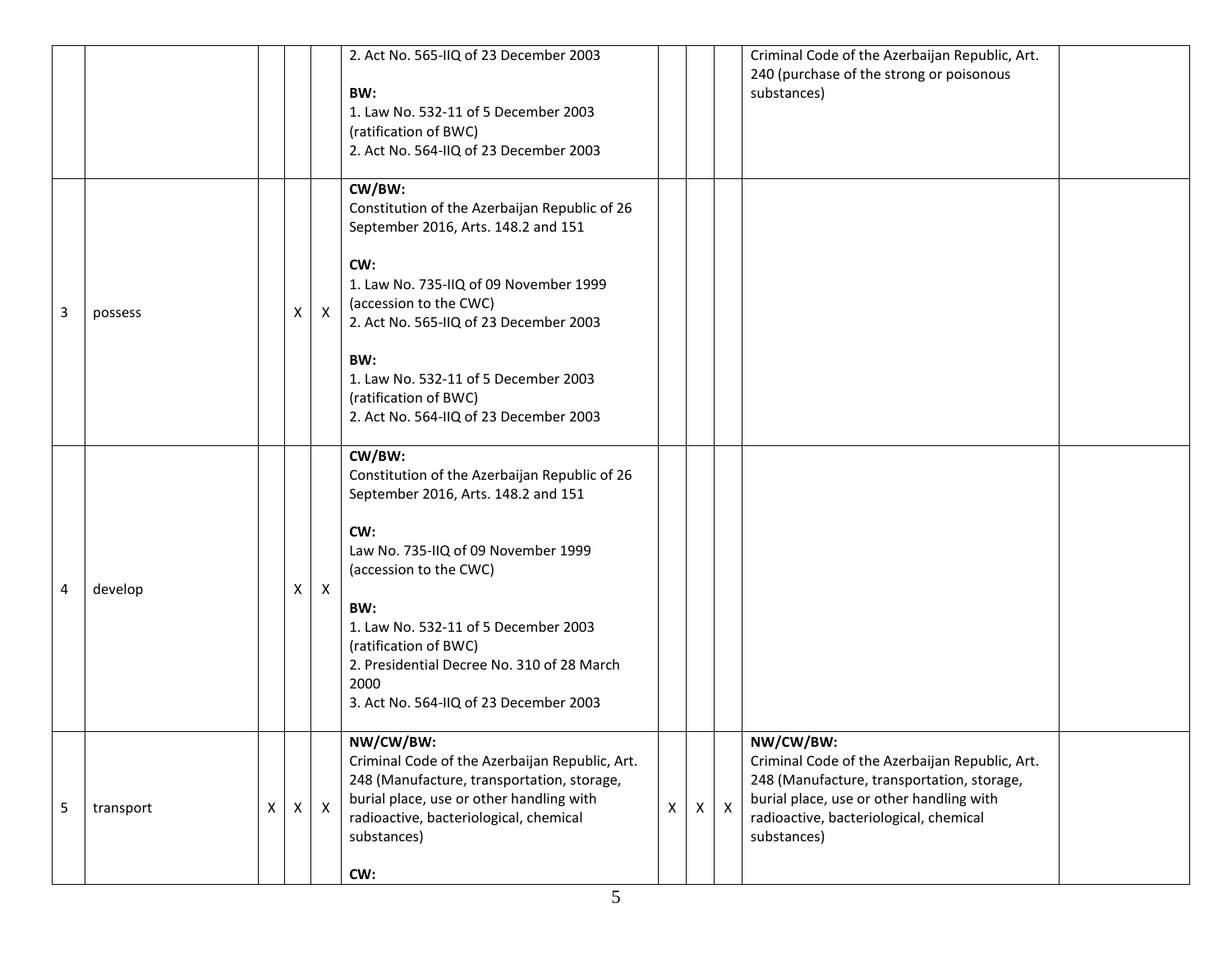|                  |                                                      |   |   |                  | Law No. 735-IIQ of 09 November 1999<br>(accession to the CWC)<br>BW:<br>1. Presidential Decree No. 310 of 28 March<br>2000<br>2. Act No. 564-IIQ of 23 December 2003                                                                                                                                                                                                                                                                            |   |   |                           |                                                                                                                                                                                               |  |
|------------------|------------------------------------------------------|---|---|------------------|-------------------------------------------------------------------------------------------------------------------------------------------------------------------------------------------------------------------------------------------------------------------------------------------------------------------------------------------------------------------------------------------------------------------------------------------------|---|---|---------------------------|-----------------------------------------------------------------------------------------------------------------------------------------------------------------------------------------------|--|
| 6                | transfer                                             |   | X | $\mathsf{X}$     | CW/BW:<br>Constitution of the Azerbaijan Republic of 26<br>September 2016, Arts. 148.2 and 151<br>CW:<br>Law No. 735-IIQ of 09 November 1999<br>(accession to the CWC)<br>BW:<br>1. Law No. 532-11 of 5 December 2003<br>(ratification of BWC)<br>2. Act No. 564-IIQ of 23 December 2003                                                                                                                                                        |   |   |                           |                                                                                                                                                                                               |  |
| $\overline{7}$   | use                                                  | Χ | X | X                | NW/CW/BW:<br>Constitution of the Azerbaijan Republic of 26<br>September 2016, Arts. 148.2 and 151 in<br>conjunction with the International Convention<br>for the Suppression of Terrorist Bombings, Art.<br>2 (use with terrorist intent)<br>CW:<br>Law No. 735-IIQ of 09 November 1999<br>(accession to the CWC)<br>BW:<br>1. Presidential Decree No. 310 of 28 March<br>2000<br>2. Law No. 532-11 of 5 December 2003<br>(ratification of BWC) | X | X | $\boldsymbol{\mathsf{X}}$ | NW/CW/BW:<br>Criminal Code of the Azerbaijan Republic, Art.<br>248 (Manufacture, transportation, storage,<br>burial place, use or other handling with<br>bacteriological, chemical substances |  |
| 8                | attempt to engage in<br>abovementioned<br>activities | X | X | $\mathsf{X}$     | NW/CW/BW:<br>Criminal Code, Articles 27-29                                                                                                                                                                                                                                                                                                                                                                                                      | X | X | $\boldsymbol{\mathsf{X}}$ | NW/CW/BW:<br>Criminal Code, Articles 27-29                                                                                                                                                    |  |
| $\boldsymbol{9}$ | participate as an<br>accomplice in                   | X | X | $\boldsymbol{X}$ | NW/CW/BW:<br>Criminal Code Arts. 31-33, 214                                                                                                                                                                                                                                                                                                                                                                                                     | X | X | $\boldsymbol{X}$          | NW/CW/BW:<br>Criminal Code Arts. 31-33, 214                                                                                                                                                   |  |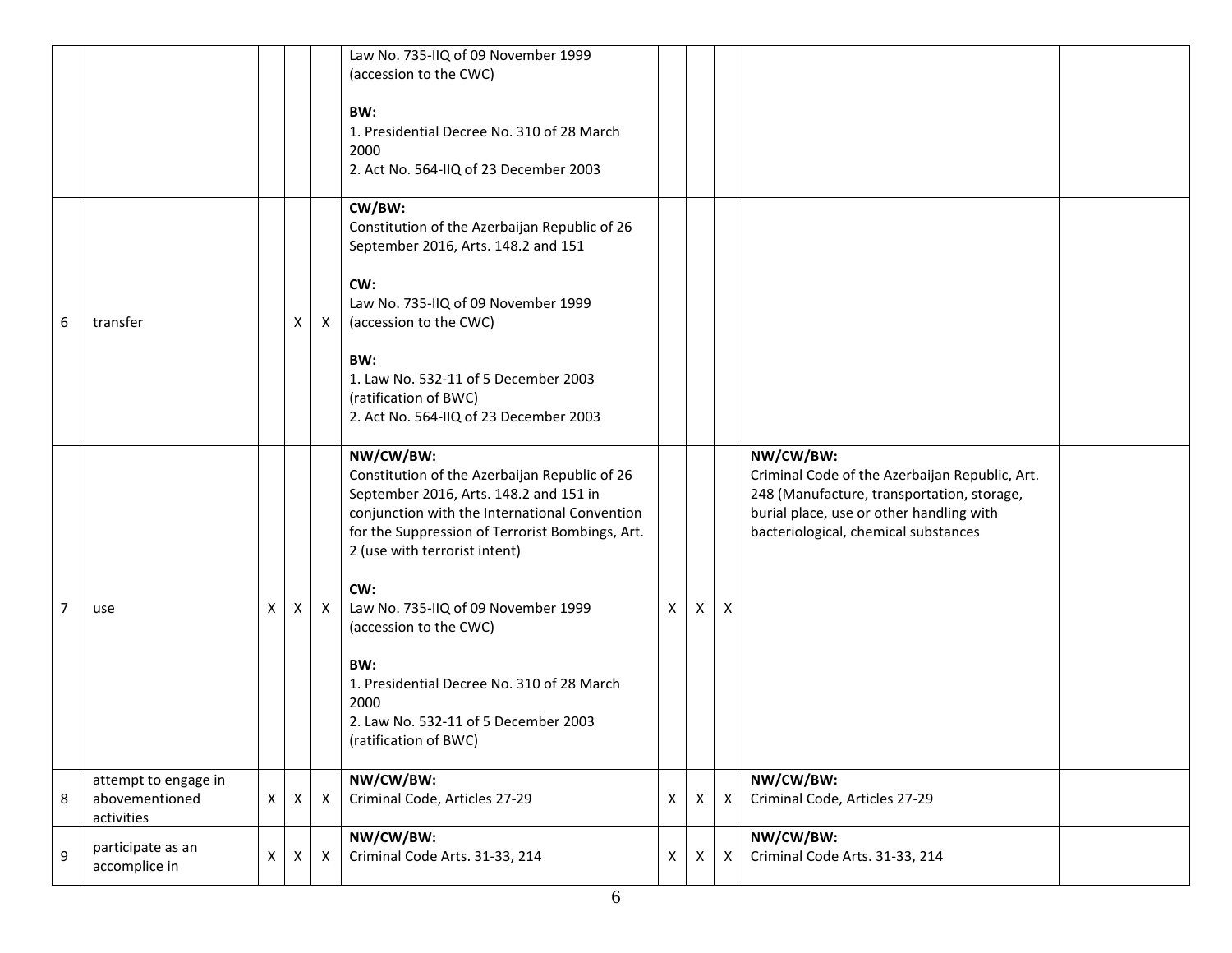|    | abovementioned<br>activities                                              |   |   |              |                                                                                                                                                                                                                                                                                                                                                                                                                                           |              |          |   |                                                                                                                                                                                                                                                       |
|----|---------------------------------------------------------------------------|---|---|--------------|-------------------------------------------------------------------------------------------------------------------------------------------------------------------------------------------------------------------------------------------------------------------------------------------------------------------------------------------------------------------------------------------------------------------------------------------|--------------|----------|---|-------------------------------------------------------------------------------------------------------------------------------------------------------------------------------------------------------------------------------------------------------|
|    |                                                                           |   |   |              | NW/CW/BW:<br>Criminal Code Arts. 32 and 33 (types of<br>complicity and responsibility of accomplices in<br>a crime) 214(terrorism)                                                                                                                                                                                                                                                                                                        |              |          |   | NW/CW/BW:<br>Criminal Code as amended by the Law of the<br>Azerbaijan Republic from May 17, 2002, (Art.<br>214)<br>Criminal Code of the Azerbaijan Republic, Arts.<br>32 and 33 (types of complicity and<br>responsibility of accomplices in a crime) |
| 10 | assist in<br>abovementioned<br>activities                                 | X | X | $\mathsf{X}$ | CW:<br>1. Constitution of the Azerbaijan Republic of 27<br>November 1995, Arts. 148.2 and 151<br>2. Law No. 735-IIQ of 09 November 1999<br>(accession to the CWC)                                                                                                                                                                                                                                                                         | $\mathsf{X}$ | $\times$ | X |                                                                                                                                                                                                                                                       |
|    |                                                                           |   |   |              | BW:<br>1. Constitution of the Azerbaijan Republic of 27<br>November 1995<br>2. Law No. 532-11 of 5 December 2003<br>(ratification of BWC)<br>3. Presidential Decree No. 310 of 28 March<br>2000<br>4. Act No. 564-IIQ of 23 December 2003                                                                                                                                                                                                 |              |          |   |                                                                                                                                                                                                                                                       |
| 11 | finance<br>abovementioned<br>activities                                   | X |   | $X \mid X$   | NW/CW/BW:<br>1. Constitution of the Azerbaijan Republic of 26<br>September 2016, Arts. 148.2 and 151 (in<br>conjunction with the International Convention<br>for the Suppression of the Financing of<br>Terrorism)<br>2. Law of the Republic of Azerbaijan on the<br>Prevention of the Legalization of Criminally<br>Obtained Funds or other Property and the<br>Financing of Terrorism, 10 February 2009<br>3. Criminal Code, Art. 214-1 | X            | X        | X | NW/CW/BW:<br>Criminal Code Art. 2141                                                                                                                                                                                                                  |
| 12 | abovementioned<br>activities related to<br>means of delivery <sup>1</sup> |   | X | $\mathsf{X}$ | CW/BW:<br>Constitution of the Azerbaijan Republic of 26<br>September 2016, Arts. 148.2 and 151<br>CW:<br>Law No. 735-IIQ of 09 November 1999<br>(accession to the CWC)                                                                                                                                                                                                                                                                    |              |          |   |                                                                                                                                                                                                                                                       |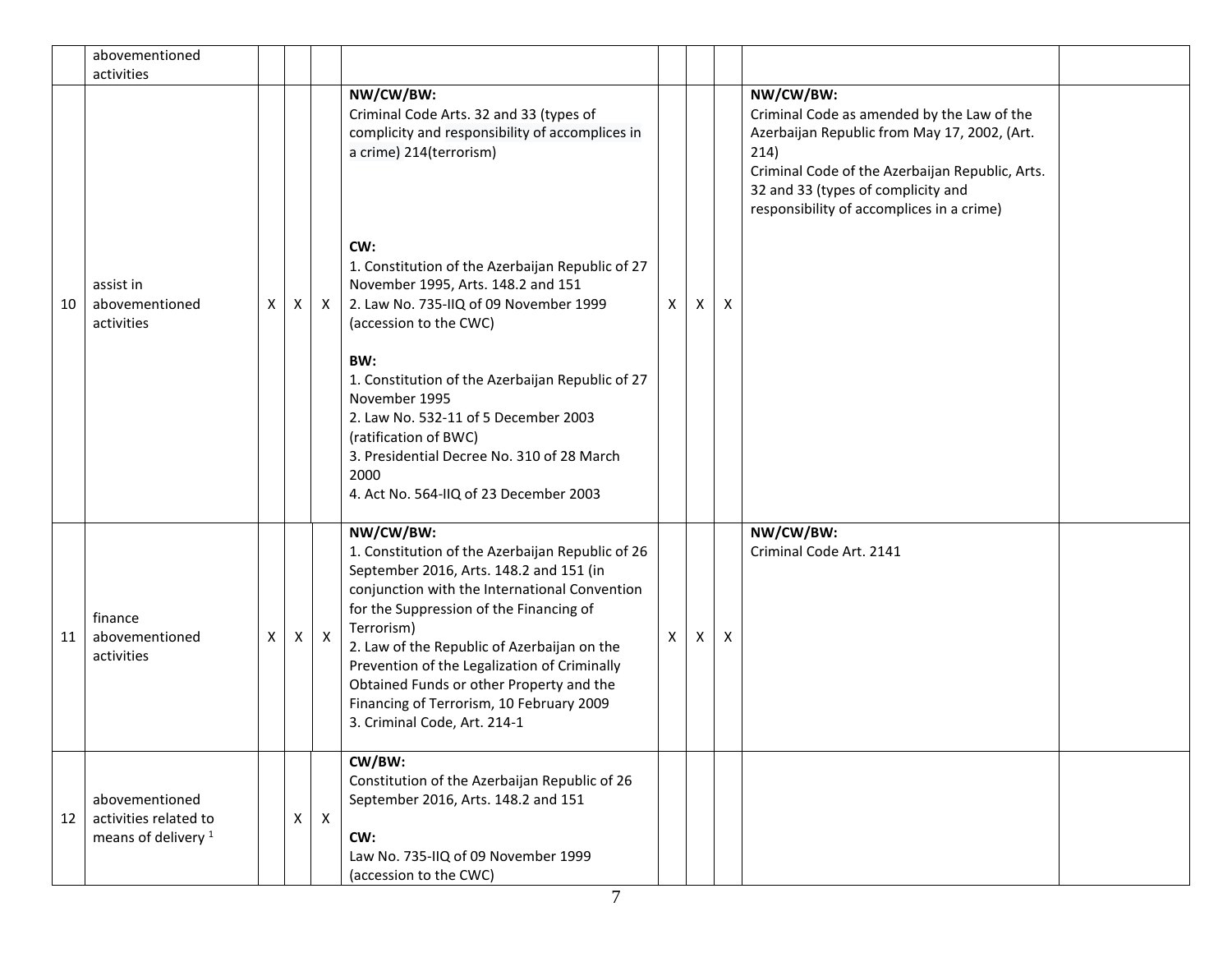| BW:<br>Law of 5 December 2003 (ratification of BWC) |  |  |  |  |
|-----------------------------------------------------|--|--|--|--|
|-----------------------------------------------------|--|--|--|--|

1. Means of delivery: missiles, rockets and other unmanned systems capable of delivering nuclear, chemical, or biological weapons that are specially designed for such use.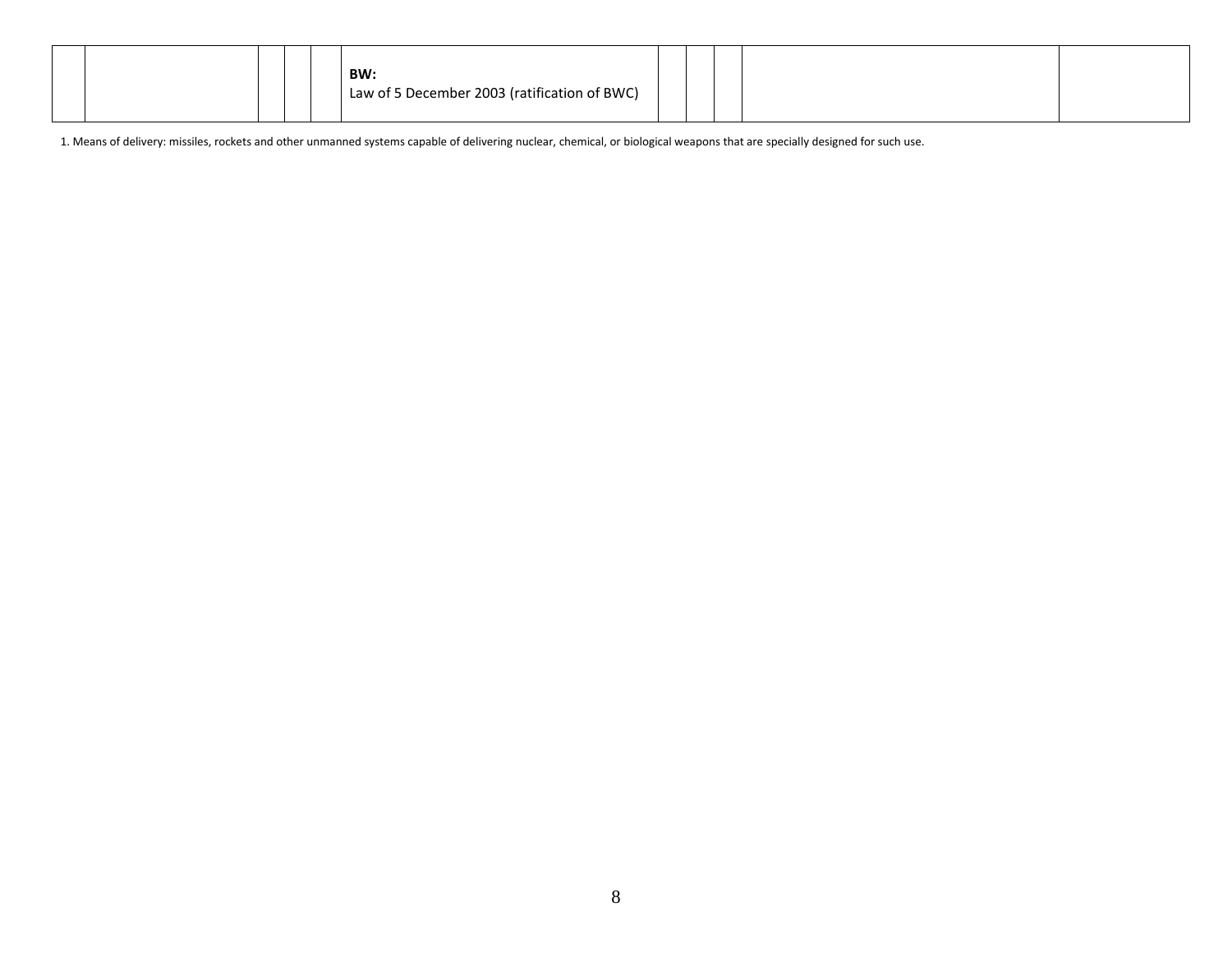#### **III. OP 3 (a) and (b) - Account for/Secure/Physically protect NW, CW and BW, including Related Materials <sup>2</sup>**

| <b>Measures to establish</b><br>domestic controls to prevent |                                                                                                               | National legal and/or regulatory framework |                                                                              |                |                                                                                                                                                                                                                                                                                                                                                                                                                                                                               |                                                         |         | <b>Enforcement and civil/criminal penalties</b> |                                                                                                                                                                                                    |  |  |  |
|--------------------------------------------------------------|---------------------------------------------------------------------------------------------------------------|--------------------------------------------|------------------------------------------------------------------------------|----------------|-------------------------------------------------------------------------------------------------------------------------------------------------------------------------------------------------------------------------------------------------------------------------------------------------------------------------------------------------------------------------------------------------------------------------------------------------------------------------------|---------------------------------------------------------|---------|-------------------------------------------------|----------------------------------------------------------------------------------------------------------------------------------------------------------------------------------------------------|--|--|--|
|                                                              | the proliferation of NW, CW,<br><b>BW, and their means of</b><br>delivery; controls over<br>related materials | $\boldsymbol{\mathsf{N}}$<br>W             | $X$ /?<br>$\overline{B}$<br>$\mathbf{C}$<br><b>Source document</b><br>W<br>W |                | N<br>W                                                                                                                                                                                                                                                                                                                                                                                                                                                                        | $X$ /?<br>$\mathbf{C}$<br>$\mathbf{B}$<br><b>W</b><br>W |         | <b>Source document</b>                          | <b>Remarks</b>                                                                                                                                                                                     |  |  |  |
| $\mathbf{1}$                                                 | Measures to account for<br>production                                                                         | X                                          | $\cdot$                                                                      | $\overline{?}$ | NW:<br>1. Law on Environment Protection № 678-IQ<br>8 June 1999, Art. 44 (Ecological requirements<br>set forth the activities dealing with the use of<br>radioactive materials) and Chap. 8 (The State<br>ecological expertise (SEE))<br>2. Act No. 423-IIQ of 30 December 1997<br>3. Act No. 733 IIQ of 2 November 1999<br>4. INFCIRC/580<br>CW/BW:<br>Law on Environment Protection Nº 678-IQ 8<br>June 1999, Art. 45 and Chap. 8 (The State<br>ecological expertise (SEE)) | $\cdot$                                                 | $\cdot$ | ?                                               | NW/CW/BW:<br>Law on Environment Protection № 678-IQ<br>8 June 1999, Art. 78 (Responsibilities of Juridical<br>and physical person and officials against<br>violation of environmental regulations) |  |  |  |
| $\overline{2}$                                               | Measures to account for<br>use                                                                                | X                                          | $\cdot$                                                                      | $\ddot{?}$     | NW:<br>1. Law on Environment Protection № 678-IQ 8<br>June 1999, Art. 44 and Chap. 8 (The State<br>ecological expertise (SEE))<br>2. Act No. 423-IIQ of 30 December 1997<br>3. Act No. 733 IIQ of 2 November 1999<br>4. INFCIRC/580                                                                                                                                                                                                                                           | $\cdot$                                                 | $\cdot$ | ?                                               | NW/CW/BW:<br>Law on Environment Protection № 678-IQ<br>8 June 1999, Art. 78                                                                                                                        |  |  |  |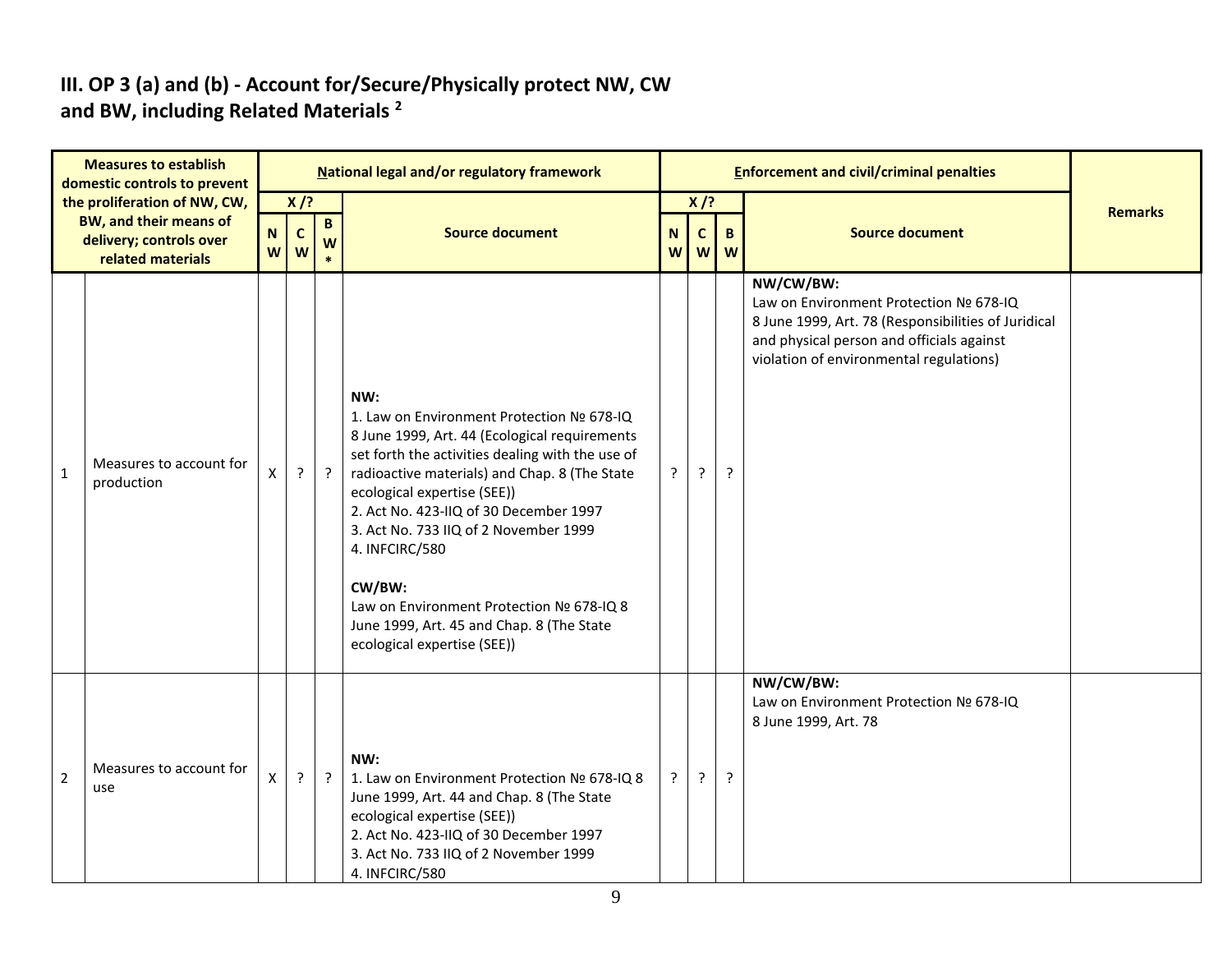|                |                                      |   |         |            | CW/BW:<br>Law on Environment Protection № 678-IQ 8<br>June 1999, Art. 45 and Chap. 8 (The State<br>ecological expertise (SEE))                                                                                                      |   |              |         |                                                                                                       |  |
|----------------|--------------------------------------|---|---------|------------|-------------------------------------------------------------------------------------------------------------------------------------------------------------------------------------------------------------------------------------|---|--------------|---------|-------------------------------------------------------------------------------------------------------|--|
|                |                                      |   |         |            |                                                                                                                                                                                                                                     |   |              |         | NW/CW/BW:<br>Law on Environment Protection № 678-IQ<br>8 June 1999, Art. 78                           |  |
| $\overline{3}$ | Measures to account for<br>storage   | X | $\cdot$ | $\ddot{?}$ | NW:<br>1. Law on Environment Protection № 678-IQ<br>8 June 1999, Art. 44 and Chap. 8 (The State<br>ecological expertise (SEE))<br>2. Act No. 423-IIQ of 30 December 1997<br>3. Act No. 733 IIQ of 2 November 1999<br>4. INFCIRC/580 | ? | $\cdot$      | $\cdot$ |                                                                                                       |  |
|                |                                      |   |         |            | CW/BW:<br>Law on Environment Protection № 678-IQ<br>8 June 1999, Art. 45 and Chap. 8 (The State<br>ecological expertise (SEE))                                                                                                      |   |              |         |                                                                                                       |  |
|                |                                      |   |         |            | NW/CW/BW:<br>Party to ADR Agreement                                                                                                                                                                                                 |   |              |         | NW/CW/BW:<br>Party to ADR Agreement<br>Law on Environment Protection № 678-IQ<br>8 June 1999, Art. 78 |  |
| 4              | Measures to account for<br>transport | X |         | $x \mid x$ | NW:<br>1. Law on Environment Protection № 678-IQ<br>8 June 1999, Art. 44 and Chap. 8 (The State<br>ecological expertise (SEE))<br>2. Act No. 423-IIQ of 30 December 1997<br>3. Act No. 733 IIQ of 2 November 1999<br>4. INFCIRC/580 | X | $\mathsf{X}$ | X       |                                                                                                       |  |
|                |                                      |   |         |            | CW/BW:<br>Law on Environment Protection № 678-IQ<br>8 June 1999, Art. 45 and Chap. 8 (The State<br>ecological expertise (SEE))                                                                                                      |   |              |         |                                                                                                       |  |
| 5              | Measures to secure<br>production     | X |         |            | NW:<br>1. Act No. 423-IIQ of 30 December 1997<br>2. Act No. 733 IIQ of 2 November 1999                                                                                                                                              | Х |              |         | NW:<br>Criminal Code, Art. 227                                                                        |  |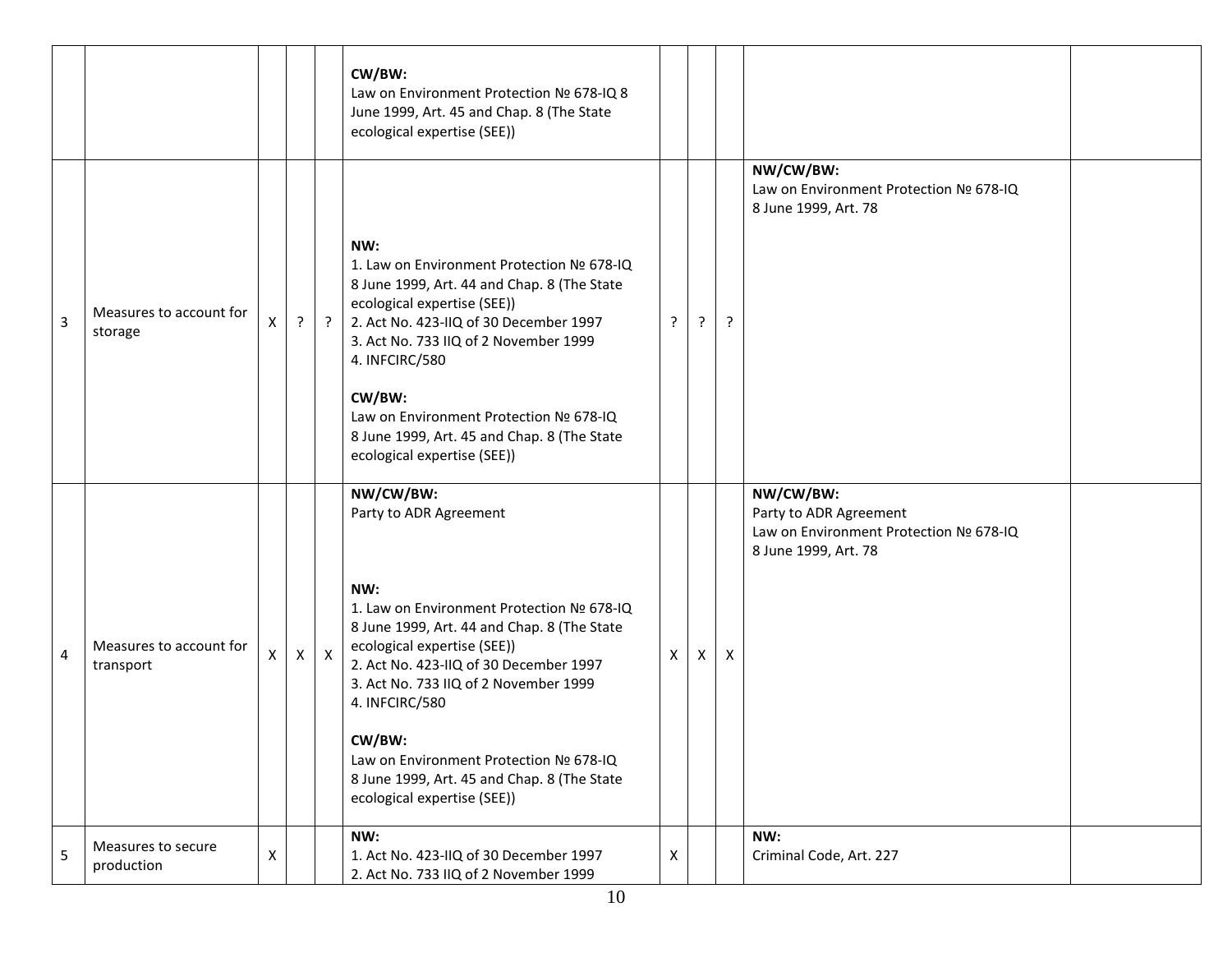| 6              | Measures to secure use          | X |              |          | NW:<br>1. Act No. 423-IIQ of 30 December 1997<br>2. Act No. 733 IIQ of 2 November 1999                                                                                                                                     | X |   |              | NW:<br>Criminal Code, Art. 227                                        |  |
|----------------|---------------------------------|---|--------------|----------|----------------------------------------------------------------------------------------------------------------------------------------------------------------------------------------------------------------------------|---|---|--------------|-----------------------------------------------------------------------|--|
| $\overline{7}$ | Measures to secure<br>storage   | X |              |          | NW:<br>1. Act No. 423-IIQ of 30 December 1997<br>2. Act No. 733 IIQ of 2 November 1999                                                                                                                                     | X |   |              | NW:<br>Criminal Code, Art. 227                                        |  |
| 8              | Measures to secure<br>transport | X | $\mathsf{X}$ | $\times$ | NW/CW/BW:<br>Party to ADR Agreement<br>NW:<br>1. Act No. 423-IIQ of 30 December 1997<br>2. Act No. 733 IIQ of 2 November 1999                                                                                              | X | X | $\mathsf{X}$ | NW/CW/BW:<br>Party to ADR Agreement<br>NW:<br>Criminal Code, Art. 227 |  |
| 9              | Physical protection<br>measures | Χ |              |          | NW:<br>1. Act No. 423-IIQ of 30 December 1997<br>2. Act No. 733 IIQ of 2 November 1999<br>3. Act No. 547 IIQ of 9 December 2003 on<br>accession to the Convention on the Physical<br><b>Protection of Nuclear Material</b> | X |   |              | NW:<br>Criminal Code, Art. 227                                        |  |
| 10             | Personnel Reliability           |   |              |          |                                                                                                                                                                                                                            |   |   |              |                                                                       |  |

2. Related materials: materials, equipment and technology covered by relevant multilateral treaties and arrangements, or included on national control lists, which could be used for the design, development, production or use of nuclear, chemical and biological weapons and their means of delivery.

\* Information required in this section may also be available in the State's Confidence Building Measures report, if submitted to the BWC Implementation Support Unit (online at:

[http://www.unog.ch/80256EE600585943/\(httpPages\)/4FA4DA37A55C7966C12575780055D9E8?OpenDocument\)](http://www.unog.ch/80256EE600585943/(httpPages)/4FA4DA37A55C7966C12575780055D9E8?OpenDocument)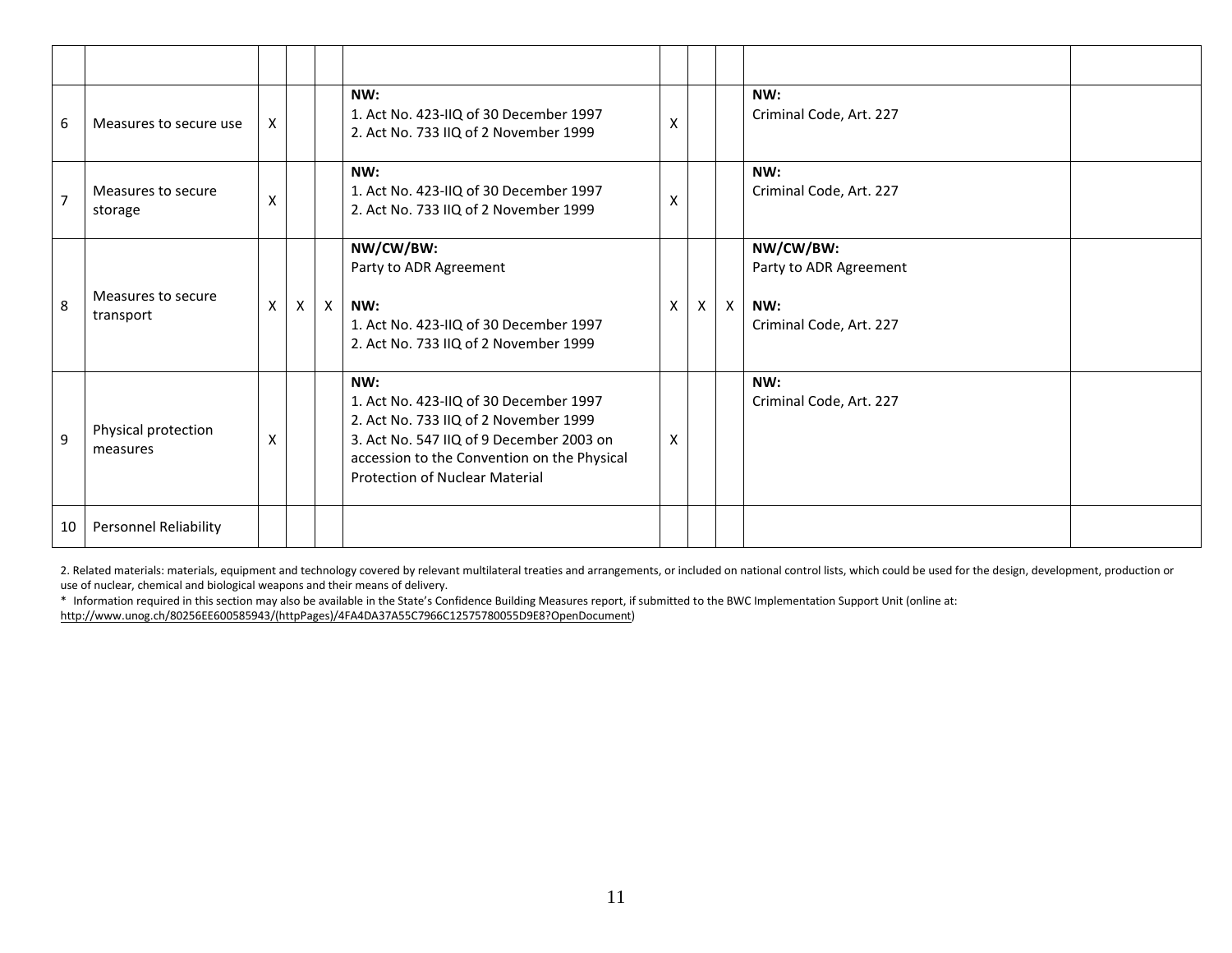#### **IV. OP 3 (a) and (b) - Account for/Secure/Physically protect NW including Related Materials (NW specific)**

| <b>Measures to establish</b><br>domestic controls to prevent<br>the proliferation of NW, and<br>their means of delivery;<br>controls over related<br>materials |                                                                                                                                                                   | <b>Source document</b>                                                                                                                                                                                                                                                                                                                                                                                                                                                                                                                                                                                                                                                                                                      |  |  |  |  |  |  |  |  |
|----------------------------------------------------------------------------------------------------------------------------------------------------------------|-------------------------------------------------------------------------------------------------------------------------------------------------------------------|-----------------------------------------------------------------------------------------------------------------------------------------------------------------------------------------------------------------------------------------------------------------------------------------------------------------------------------------------------------------------------------------------------------------------------------------------------------------------------------------------------------------------------------------------------------------------------------------------------------------------------------------------------------------------------------------------------------------------------|--|--|--|--|--|--|--|--|
| $\mathbf{1}$                                                                                                                                                   | National regulatory<br>authority                                                                                                                                  | Presidential Decree No. 746 of 24 April 2008 on the establishment of a State agency to regulate nuclear and radiological<br>activities of the Ministry for Emergencies<br>State Agency on Nuclear and Radiological Activities Regulation (SANRAR) of the Ministry of Emergency Situations                                                                                                                                                                                                                                                                                                                                                                                                                                   |  |  |  |  |  |  |  |  |
| $\overline{2}$                                                                                                                                                 | Licensing of nuclear<br>installations/entities/<br>use of materials                                                                                               | 1. Law on Environment Protection № 678-IQ 8 June 1999, Art. 44 (works are carried out with permission and by compulsory<br>presence of the executive bodies of the region)<br>2. Decree of the Cabinet of Ministers of 10 March 1998 (on licensing regulations for explosive substances and equipment,<br>radioactive and ionizing sources, the use of equipment and industrial storage)<br>3. Presidential Decree № 782 of 2 September 2002 (on improving the Rules for issuing special permits (licenses) for certain<br>types of activities (Chapter 8))<br>4. Presidential Decree № 713 of 21 December 2015 (About some licensing measures)<br>5. Criminal Code, Art. 227 (Theft or extortion of radioactive materials) |  |  |  |  |  |  |  |  |
| 3                                                                                                                                                              | <b>IAEA Safeguards</b><br>Agreements                                                                                                                              | INFCIRC/580, In force: 29 April 1999<br>Additional Protocol, In force: 29 November 2000<br>SQP, Amended: 20 November 2006                                                                                                                                                                                                                                                                                                                                                                                                                                                                                                                                                                                                   |  |  |  |  |  |  |  |  |
| 4                                                                                                                                                              | IAEA Code of Conduct<br>on Safety and Security<br>of Radioactive Sources                                                                                          | Expressed support                                                                                                                                                                                                                                                                                                                                                                                                                                                                                                                                                                                                                                                                                                           |  |  |  |  |  |  |  |  |
| 5                                                                                                                                                              | Supplementary<br>Guidance on the Import<br>and Export of<br>Radioactive Sources of<br>the Code of Conduct on<br>the Safety and Security<br>of Radioactive Sources | Expressed support                                                                                                                                                                                                                                                                                                                                                                                                                                                                                                                                                                                                                                                                                                           |  |  |  |  |  |  |  |  |
| 6                                                                                                                                                              | IAEA Incident and<br><b>Trafficking Database</b>                                                                                                                  | Participates                                                                                                                                                                                                                                                                                                                                                                                                                                                                                                                                                                                                                                                                                                                |  |  |  |  |  |  |  |  |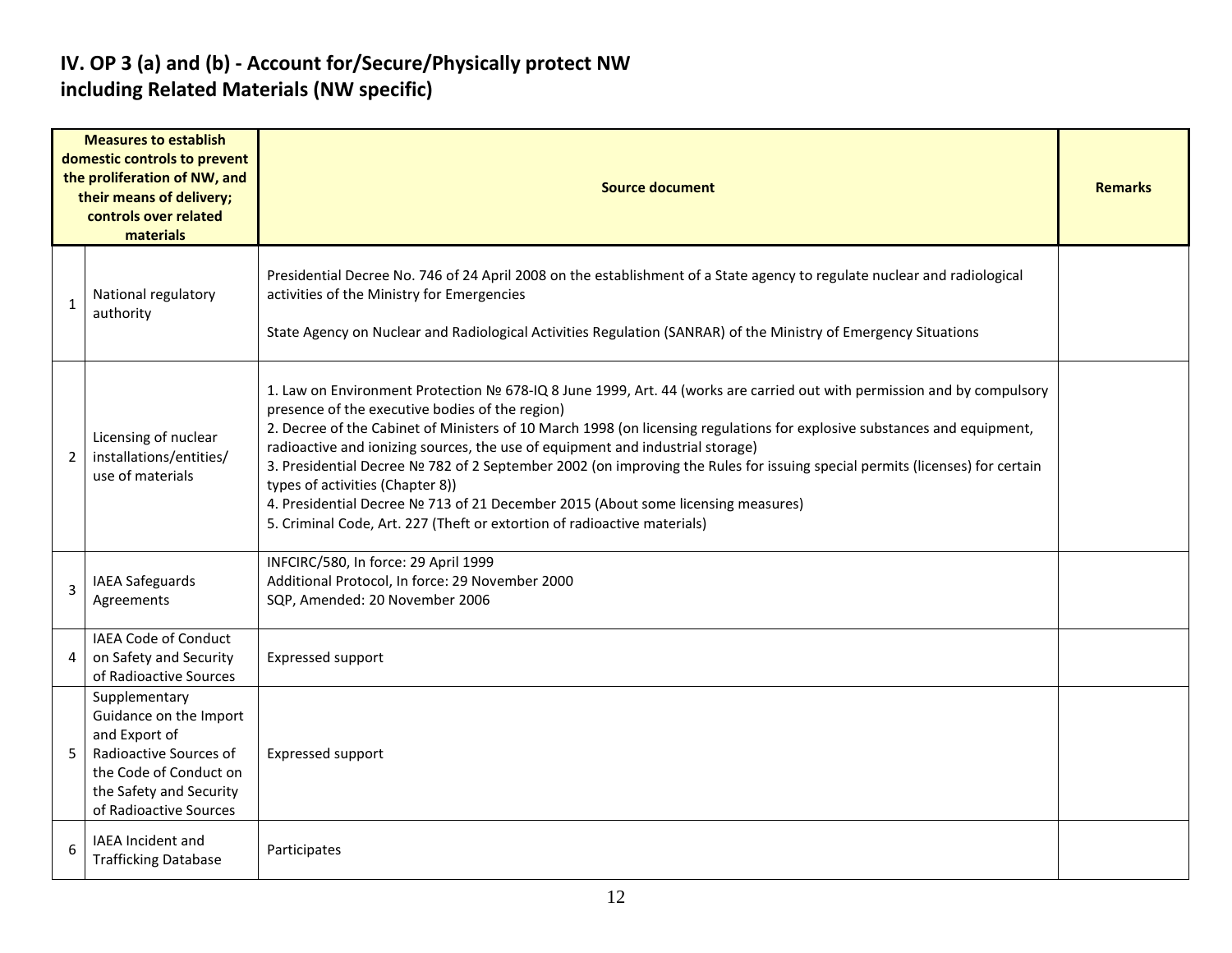|              | <b>Integrated Nuclear</b>      |                                                                                                                    |  |
|--------------|--------------------------------|--------------------------------------------------------------------------------------------------------------------|--|
|              | Security Support Plan          |                                                                                                                    |  |
|              | (INSSP) / International        |                                                                                                                    |  |
|              | <b>Physical Protection</b>     |                                                                                                                    |  |
|              | <b>Advisory Service (IPAS)</b> |                                                                                                                    |  |
|              | Applying the physical          |                                                                                                                    |  |
| 8            | protection                     |                                                                                                                    |  |
|              | recommendations in             |                                                                                                                    |  |
|              | INFCIRC/225/Rev.5              |                                                                                                                    |  |
| $\mathbf{q}$ | <b>Other Agreements</b>        | Revised Supplementary Agreement Concerning the provision of technical Assistance by the IAEA, in force 26 May 2014 |  |
|              | related to IAEA                |                                                                                                                    |  |
|              | National legislation and       |                                                                                                                    |  |
| 10           | regulations related to         |                                                                                                                    |  |
|              | nuclear material               |                                                                                                                    |  |
|              | including CPPNM                |                                                                                                                    |  |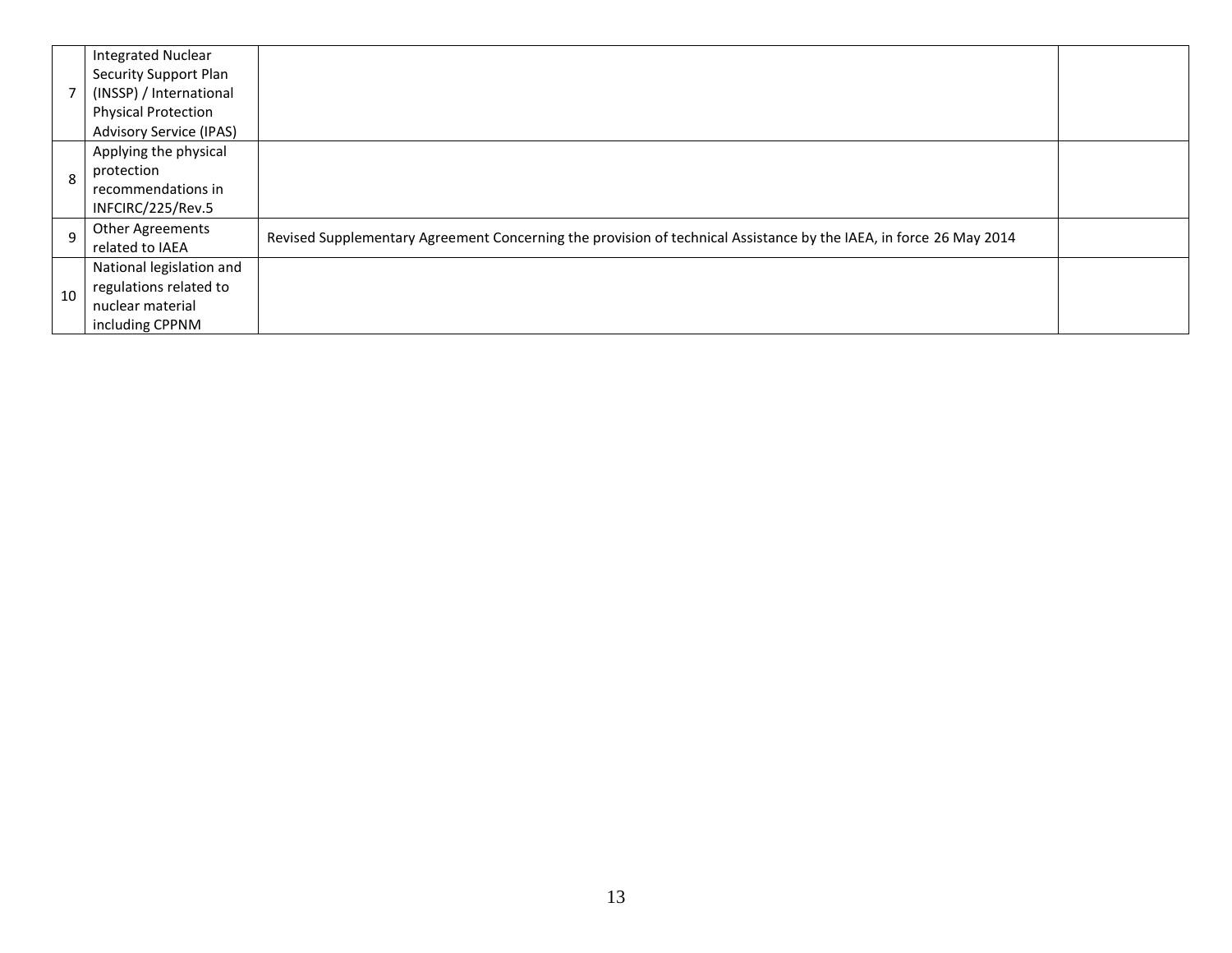#### **V. OP 3 (a) and (b) - Account for/Secure/Physically protect CW including Related Materials (CW specific)**

| <b>Measures to establish</b><br>domestic controls to prevent<br>the proliferation of CW, and<br>their means of delivery;<br>controls over related<br>materials |                                                                                                                     | <b>Source document</b>                                                                                                                                                          |  |  |  |  |  |
|----------------------------------------------------------------------------------------------------------------------------------------------------------------|---------------------------------------------------------------------------------------------------------------------|---------------------------------------------------------------------------------------------------------------------------------------------------------------------------------|--|--|--|--|--|
|                                                                                                                                                                | National CWC authority                                                                                              | Ministry of Foreign Affairs                                                                                                                                                     |  |  |  |  |  |
|                                                                                                                                                                | Licensing/registration of<br>installations/facilities/<br>persons/entities/use/<br>handling of related<br>materials | Law on Environment Protection № 678-IQ 8 June 1999, Art. 78 (Responsibilities of Juridical and physical person and officials<br>against violation of environmental regulations) |  |  |  |  |  |
|                                                                                                                                                                | Old or abandoned<br>chemical weapons                                                                                |                                                                                                                                                                                 |  |  |  |  |  |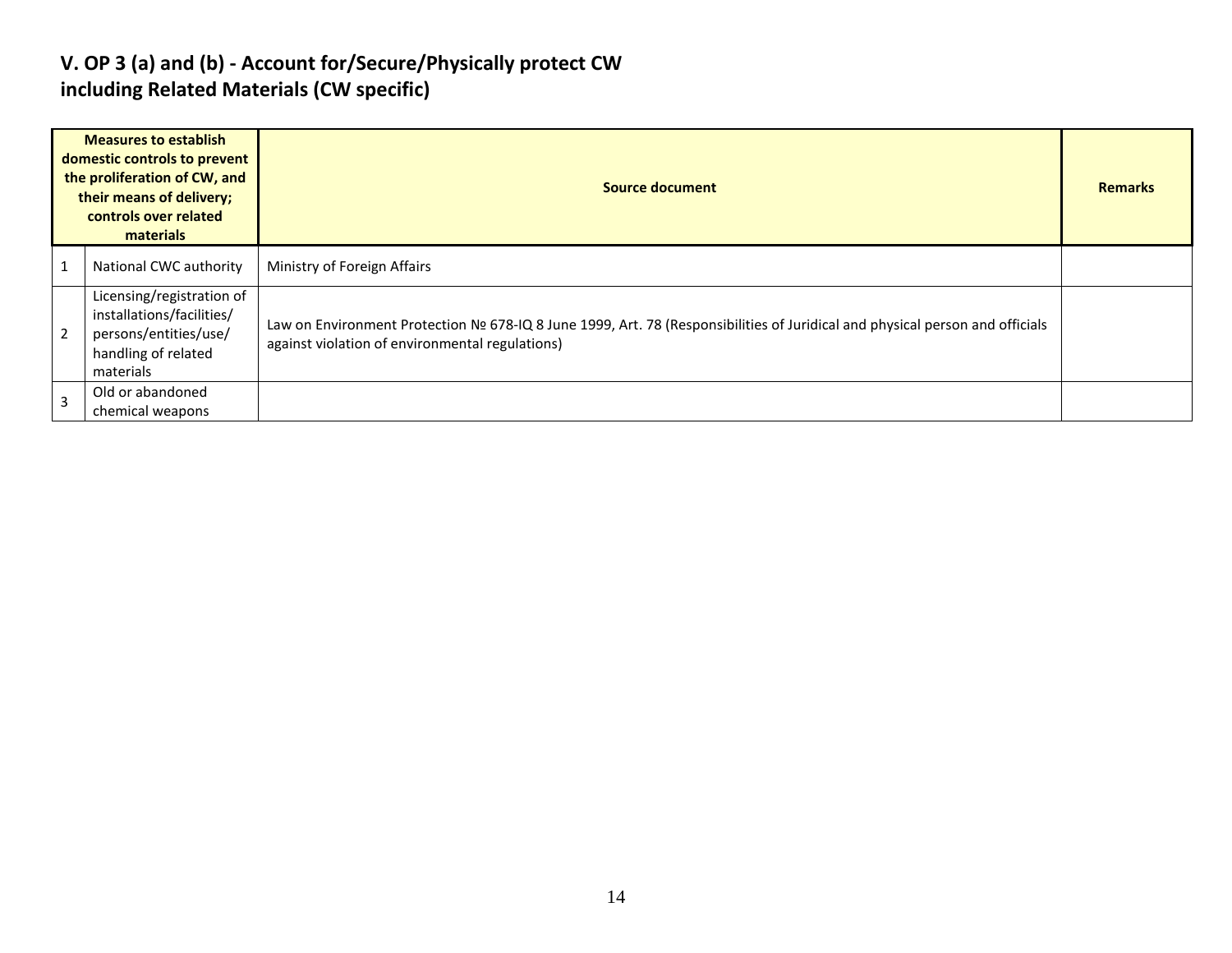#### **VI. OP 3 (a) and (b) - Account for/Secure/Physically protect BW including Related Materials (BW specific)**

| <b>Measures to establish</b><br>domestic controls to prevent<br>the proliferation of BW, their<br>means of delivery; controls<br>over related materials | Source document                                                                                                                                                                 |  |  |  |  |  |
|---------------------------------------------------------------------------------------------------------------------------------------------------------|---------------------------------------------------------------------------------------------------------------------------------------------------------------------------------|--|--|--|--|--|
| Licensing/registration of<br>installations/facilities/<br>persons/entities/use/<br>handling of materials                                                | Law on Environment Protection № 678-IQ 8 June 1999, Art. 78 (Responsibilities of Juridical and physical person and officials<br>against violation of environmental regulations) |  |  |  |  |  |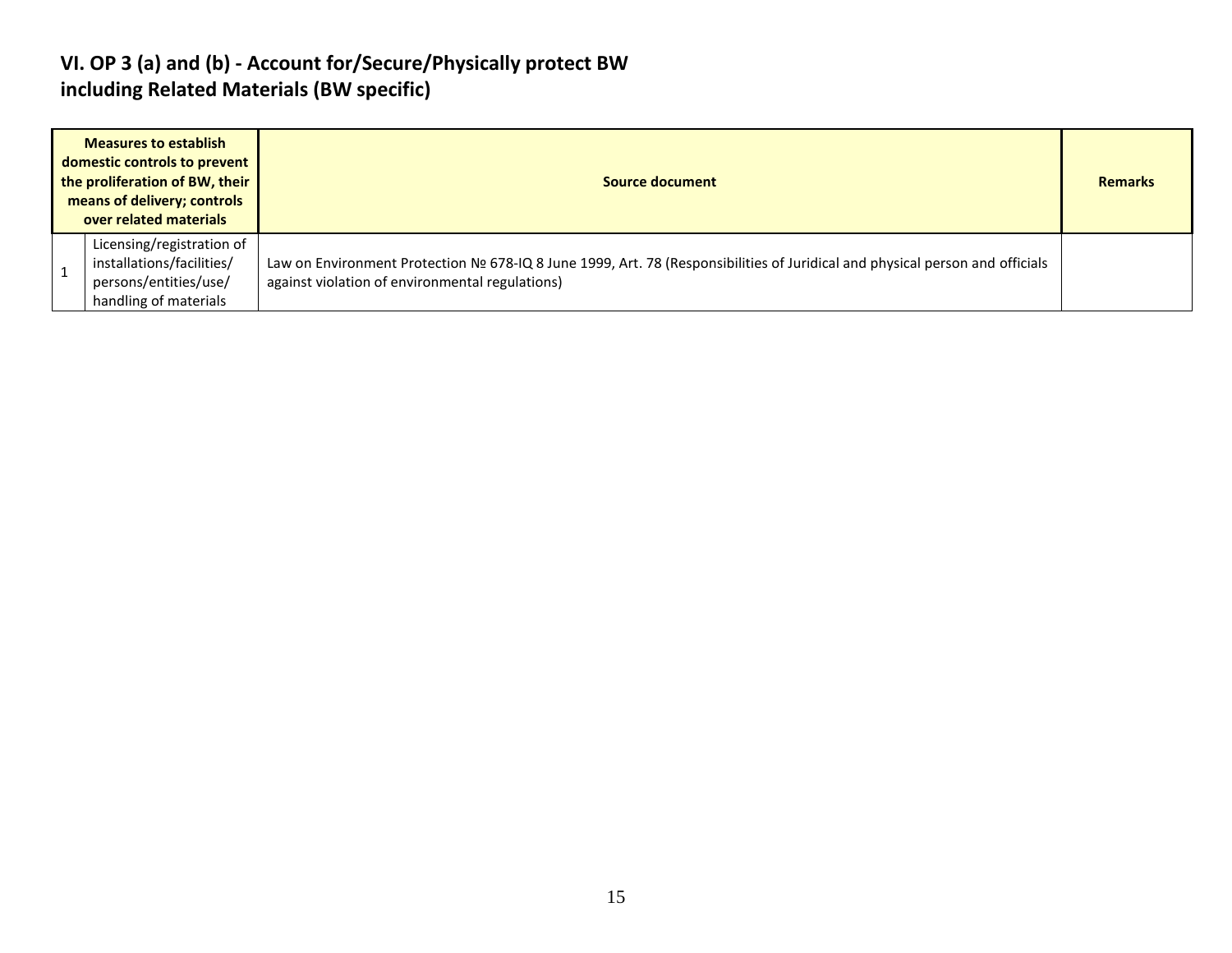#### **VII. OP 3 (c) and (d) and related matters from OP 6 - Controls of NW, CW and BW, including Related Materials**

| <b>Border controls and export</b><br>and trans-shipment controls<br>to prevent the proliferation<br>of nuclear, chemical and<br>biological weapons and their<br>means of delivery including<br>related materials |                                                                                   | <b>National legal framework</b> |                            |                           |                                                                                                                                                                                                                                                                                                                                                                   |                    | <b>Enforcement and civil/criminal penalties</b> |                           |                                                                                                                                                                                                                                                                                                                                                                   |                |  |  |
|------------------------------------------------------------------------------------------------------------------------------------------------------------------------------------------------------------------|-----------------------------------------------------------------------------------|---------------------------------|----------------------------|---------------------------|-------------------------------------------------------------------------------------------------------------------------------------------------------------------------------------------------------------------------------------------------------------------------------------------------------------------------------------------------------------------|--------------------|-------------------------------------------------|---------------------------|-------------------------------------------------------------------------------------------------------------------------------------------------------------------------------------------------------------------------------------------------------------------------------------------------------------------------------------------------------------------|----------------|--|--|
|                                                                                                                                                                                                                  |                                                                                   | ${\bf N}$<br>W                  | $X$ /?<br>$\mathbf c$<br>W | B<br>W                    | <b>Source document</b>                                                                                                                                                                                                                                                                                                                                            |                    | $X$ /?<br>N<br>C<br>B<br>W<br>W<br>W            |                           | <b>Source document</b>                                                                                                                                                                                                                                                                                                                                            | <b>Remarks</b> |  |  |
| $\mathbf{1}$                                                                                                                                                                                                     | Border control to<br>detect, deter, prevent<br>and combat illicit<br>trafficking  | X                               | $\pmb{\mathsf{X}}$         | $\pmb{\times}$            | NW/CW/BW:<br>1. Customs Code of the Azerbaijan Republic,<br>Law Nº 164-IVQD 24 June 2011<br>2. Law 772 of 6 January 1994 on Border Guard<br>(Amd. Act Nº1180-VQD 12 June 2018)                                                                                                                                                                                    | X                  | Χ                                               | $\mathsf{X}$              | NW/CW/BW:<br><b>State Customs Committee</b><br><b>State Border Service</b><br>Ministry of National Security<br>Criminal Code, Articles 206.2-206.4 (Smuggling)                                                                                                                                                                                                    |                |  |  |
| $\overline{2}$                                                                                                                                                                                                   | Law enforcement to<br>detect, deter, prevent<br>and combat illicit<br>trafficking | X                               | $\pmb{\mathsf{X}}$         | $\boldsymbol{\mathsf{X}}$ | NW/CW/BW:<br><b>State Customs Committee</b><br><b>State Border Service</b>                                                                                                                                                                                                                                                                                        | X                  | X                                               | $\boldsymbol{\mathsf{X}}$ | NW/CW/BW:<br><b>State Customs Committee</b><br><b>State Border Service</b>                                                                                                                                                                                                                                                                                        |                |  |  |
| $\overline{3}$                                                                                                                                                                                                   | Border control detection<br>measures                                              | X                               |                            |                           | NW:<br>Checkpoints are equipped with a radiation<br>monitoring system and the corresponding<br>equipment. Radiation monitoring of cargo and<br>vehicles takes place at all checkpoints.<br>All checkpoints at the State border are<br>equipped with fixed and portable dosimeters<br>and additional special technology to monitor<br>and discover WMD components. | X                  |                                                 |                           | NW:<br>Checkpoints are equipped with a radiation<br>monitoring system and the corresponding<br>equipment. Radiation monitoring of cargo and<br>vehicles takes place at all checkpoints.<br>All checkpoints at the State border are<br>equipped with fixed and portable dosimeters<br>and additional special technology to monitor<br>and discover WMD components. |                |  |  |
| 4                                                                                                                                                                                                                | Control of brokering                                                              |                                 |                            |                           |                                                                                                                                                                                                                                                                                                                                                                   |                    |                                                 |                           |                                                                                                                                                                                                                                                                                                                                                                   |                |  |  |
| 5                                                                                                                                                                                                                | Export control<br>legislation in place                                            | X                               | X                          | $\mathsf{X}$              | NW/CW/BW:<br>1. Law No 772-IIQ of 26 October 2004 on<br>export control<br>2. Presidential decree Nº 167 of<br>29 December 2004 on the implementation of<br>export control law                                                                                                                                                                                     | $\pmb{\mathsf{X}}$ | Χ                                               | $\mathsf{X}$              | NW/CW/BW:<br>1. Law 772-IIQ of 26 October 2004 on export<br>control<br>2. Presidential decree Nº 167 of<br>29 December 2004 on the implementation of<br>export control law<br>3. Criminal Code, Articles 206.2, 224.1-224.2                                                                                                                                       |                |  |  |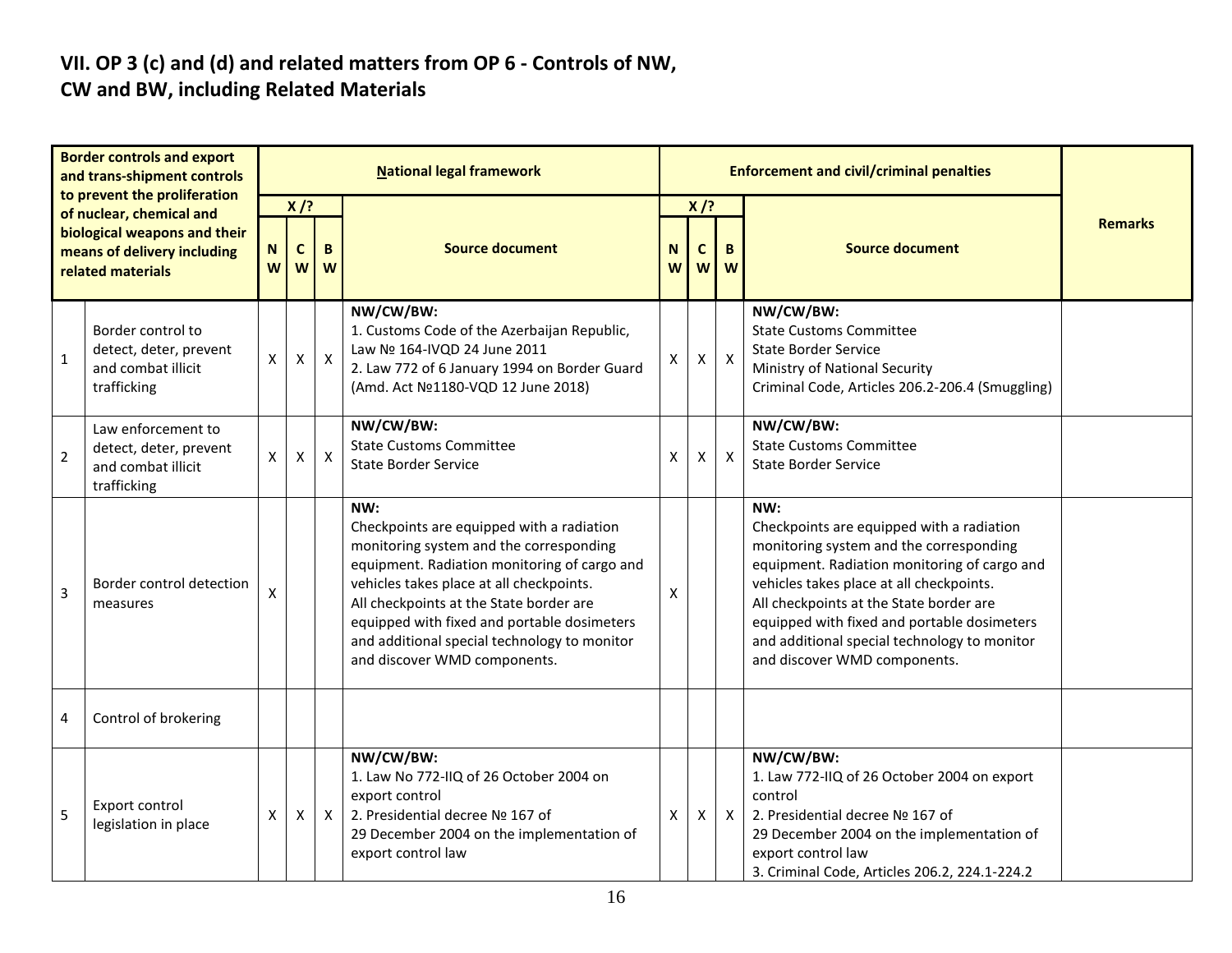|    |                                                            |   |              |                           | 3. Cabinet of Ministers Decision No. 230 of 15<br>December 2005<br>4. Customs Code Nº 164-IVQD 24 June 2011,<br>Chapter 14 (Export of commodities)<br>5. Presidential decree Nº 167 of<br>29 December 2004 on export control (control<br>of non-proliferation of weapons of mass<br>destruction)                                                                                                                                                                                                                                                                                                           |              |   |              |                                                                                                                                                                                                                                                                                                    |  |
|----|------------------------------------------------------------|---|--------------|---------------------------|------------------------------------------------------------------------------------------------------------------------------------------------------------------------------------------------------------------------------------------------------------------------------------------------------------------------------------------------------------------------------------------------------------------------------------------------------------------------------------------------------------------------------------------------------------------------------------------------------------|--------------|---|--------------|----------------------------------------------------------------------------------------------------------------------------------------------------------------------------------------------------------------------------------------------------------------------------------------------------|--|
| 6  | Licensing provisions and<br>Authority                      | X | X            | $\mathsf{X}$              | NW/CW/BW:<br>1. Law 772-IIQ of 26 October 2004 on export<br>control<br>2. Presidential Decree Act № 310 of 28 March<br>2000 on measures for improving the licensing<br>of certain types of entrepreneurship in the<br>Republic of Azerbaijan<br>3. Cabinet of Ministers Decision No. 230 of 15<br>December 2005<br>4. Presidential Decree No. 609 of 24<br>June 1997: weapons and military<br>equipment<br>5. Presidential decree Nº 167 of<br>29 December 2004 on the implementation of<br>export control law (control of non-proliferation<br>of weapons of mass destruction) Arts. 7.3, 9.2<br>and $10$ | X            | X | $\mathsf{X}$ | NW/CW/BW:<br>1. Criminal Code, articles 206. 2, 224.1-224.22.<br>Law No 772-IIQ of 26 October 2004 on export<br>control, Art. 14 (penalties for violations of the<br>law on export control)<br>2. Criminal Code, Article 206. 2<br>3. Cabinet of Ministers Decision No. 230 of 15<br>December 2005 |  |
| 7  | Control lists of<br>materials, equipment<br>and technology | X | X            | $\boldsymbol{\mathsf{X}}$ | NW/CW/BW:<br>Law No 772-IIQ of 26 October 2004 on export<br>control, Art. 6 (list of goods (services, results of<br>intellectual activities) subject to export control)                                                                                                                                                                                                                                                                                                                                                                                                                                    | $\mathsf{X}$ | X | $\mathsf{X}$ | NW/CW/BW:<br>Law No 772-IIQ of 26 October 2004 on export<br>control, Art. 14 (penalties for violations of the<br>law on export control)                                                                                                                                                            |  |
| 8  | Intangible technology<br>transfers                         |   |              |                           |                                                                                                                                                                                                                                                                                                                                                                                                                                                                                                                                                                                                            |              |   |              |                                                                                                                                                                                                                                                                                                    |  |
| 9  | Inclusion of means of<br>delivery                          | X | $\mathsf{X}$ | $\boldsymbol{\mathsf{X}}$ | NW/CW/BW:<br>Law No 772-IIQ of 26 October 2004 on export<br>control, Arts. 1 and 5                                                                                                                                                                                                                                                                                                                                                                                                                                                                                                                         |              |   |              |                                                                                                                                                                                                                                                                                                    |  |
| 10 | End-user controls                                          | X | $\times$     | $\mathsf{X}$              | NW/CW/BW:<br>Law of the Azerbaijan Republic on<br>export control of № 167 29 December 2004,<br>Art 8.2                                                                                                                                                                                                                                                                                                                                                                                                                                                                                                     | $\mathsf{X}$ | X | $\mathsf{X}$ | NW/CW/BW:<br>Law of the Azerbaijan Republic on<br>export control of № 167 29 December 2004,<br>Arts 1.10 and 1.11                                                                                                                                                                                  |  |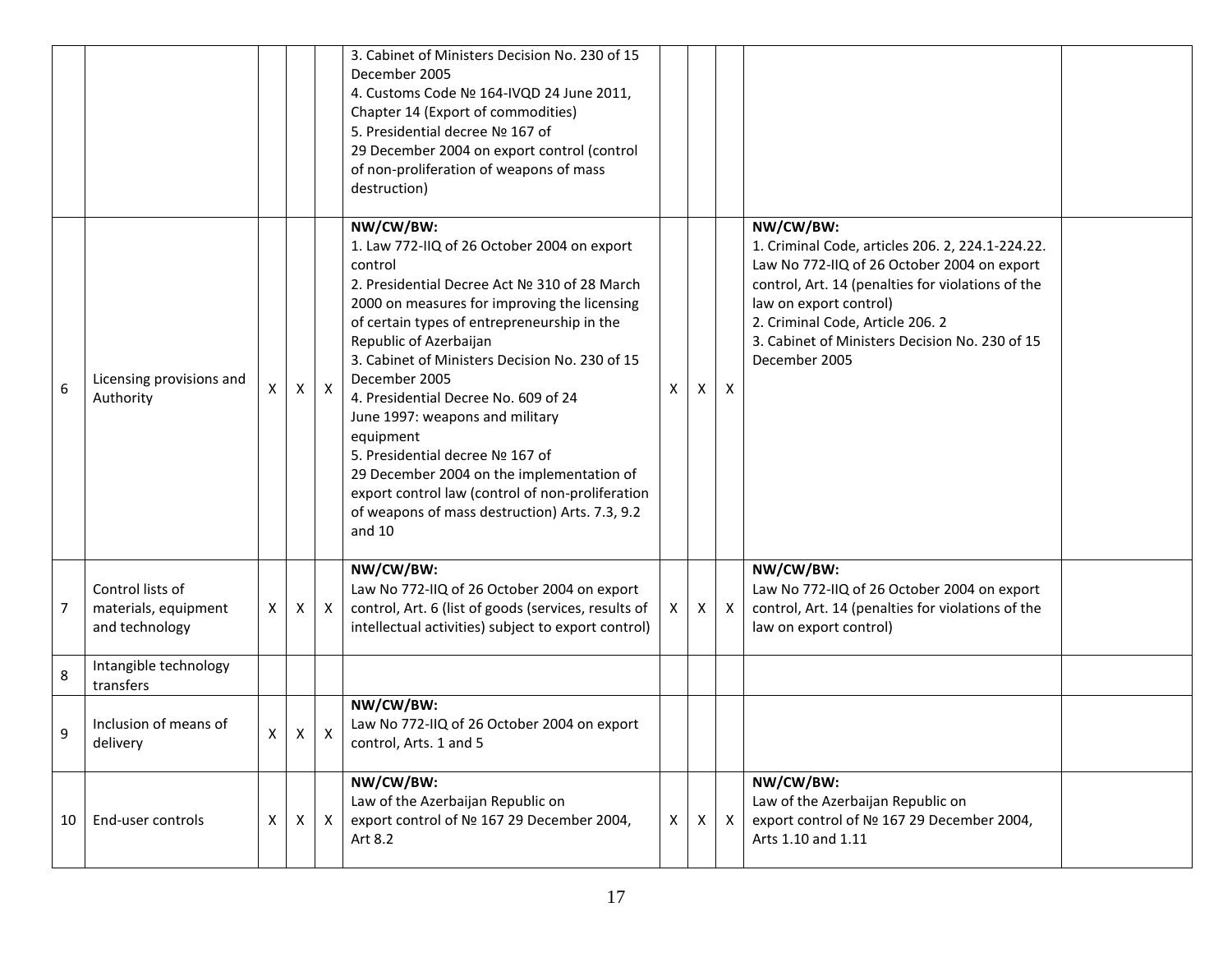| 11 | Catch all clause                                                                                |   |                |              |                                                                                                                                                                                                                                                                                                                                                                                                                                               |   |   |                           |                                                                                                                                                                                                                                                                                                                                                                                                                                                   |
|----|-------------------------------------------------------------------------------------------------|---|----------------|--------------|-----------------------------------------------------------------------------------------------------------------------------------------------------------------------------------------------------------------------------------------------------------------------------------------------------------------------------------------------------------------------------------------------------------------------------------------------|---|---|---------------------------|---------------------------------------------------------------------------------------------------------------------------------------------------------------------------------------------------------------------------------------------------------------------------------------------------------------------------------------------------------------------------------------------------------------------------------------------------|
| 12 | Transit control                                                                                 | х | $\pmb{\times}$ | $\mathsf{X}$ | NW/CW/BW:<br>1. Law of Azerbaijan Republic № 167 of<br>29 December 2004 on export control, Art. 9<br>2. Cabinet of Ministers Decision No. 230 of 15<br>December 2005<br>3. Cabinet of Ministers Decree No. 42 of 9<br>February 2006<br>4. Customs Code Act Nº 164-IQ 24 July 2011,<br>Chapter 6 (Transit)                                                                                                                                     | X | X | $\mathsf{X}$              | NW/CW/BW:<br>1. Law of the Azerbaijan Republic Nº 598-IIGD<br>of 5 March 2004. (Inquiry, investigation and<br>search activity of customs bodies of the<br>Azerbaijan Republic)<br>2. Criminal Code, Art. 206<br>3. Act Nº 772-IIQ of 26 October 2004 on export<br>control, Art. 14                                                                                                                                                                |
| 13 | Trans-shipment control                                                                          | X | $\pmb{\times}$ | $\mathsf{X}$ | NW/CW/BW:<br>1. Act on export control, Art. 9<br>2. Cabinet of Ministers Decision No.<br>230 of 15 December 2005<br>3. Cabinet of Ministers Decree No. 42<br>of 9 February 2006<br>4. Customs Code Act Nº 164-IQ 24 July 2011,<br>Chapter 6 (Transit)                                                                                                                                                                                         | X | Χ | $\boldsymbol{\mathsf{X}}$ | NW/CW/BW:<br>1. Act Nº 772-IIQ of 26 October 2004 on export<br>control, Art. 9<br>2. Cabinet of Ministers Decision No. 230 of 15<br>December 2005<br>3. Cabinet of Ministers Decree No. 42 of 9<br>February 2006<br>4. Customs Code Act Nº 164-IQ 24 July 2011,<br>Chapter 6 (Transit)                                                                                                                                                            |
| 14 | Re-export control                                                                               | X | $\mathsf{X}$   | $\mathsf{X}$ | NW/CW/BW:<br>1. Act on export control, Art. 9<br>2. Cabinet of Ministers Decision No. 230 of 15<br>December 2005<br>3. Cabinet of Ministers Decree No. 42 of 9<br>February 2006<br>4. Customs Code Act Nº 164-IQ 24 July 2011,<br>Chapter 6. (Transit)                                                                                                                                                                                        | X | X | $\mathsf{X}$              | NW/CW/BW:<br>1. Law of the Azerbaijan Republic Nº598-IIGD, 5<br>March 2004. (Inquiry, investigation and search<br>activity of customs bodies of the Azerbaijan<br>Republic)<br>2. Criminal Code, Art. 206<br>3. Act Nº 772-IIQ of 26 October 2004 on export<br>control, Art. 14                                                                                                                                                                   |
| 15 | Control over financing of<br>exports/transhipments<br>that would contribute to<br>proliferation | X | $\mathsf{X}$   | $\mathsf{X}$ | NW/CW/BW:<br>1. Law of the Republic of Azerbaijan Nº767-IIIQ<br>of 10 February 2009 on the Prevention of the<br>Legalization of Criminally Obtained Funds or<br>other Property and the Financing of Terrorism<br>2. Constitution of the Azerbaijan Republic of 26<br>September 2016, Arts. 148.2 and 151 (in<br>conjunction with International Convention for<br>the Suppression of the Financing of Terrorism<br>(use with terrorist intent) | X | X | $\mathsf{X}$              | NW/CW/BW:<br>1. Law of the Republic of Azerbaijan Nº767-IIIQ<br>of 10 February 2009 on the Prevention of the<br>Legalization of Criminally Obtained Funds or<br>other Property and the Financing of Terrorism<br>2. Constitution of the Azerbaijan Republic of 26<br>September 2016, Arts. 148.2 and 151 (in<br>conjunction with the International Convention<br>for the Suppression of the Financing of<br>Terrorism (use with terrorist intent) |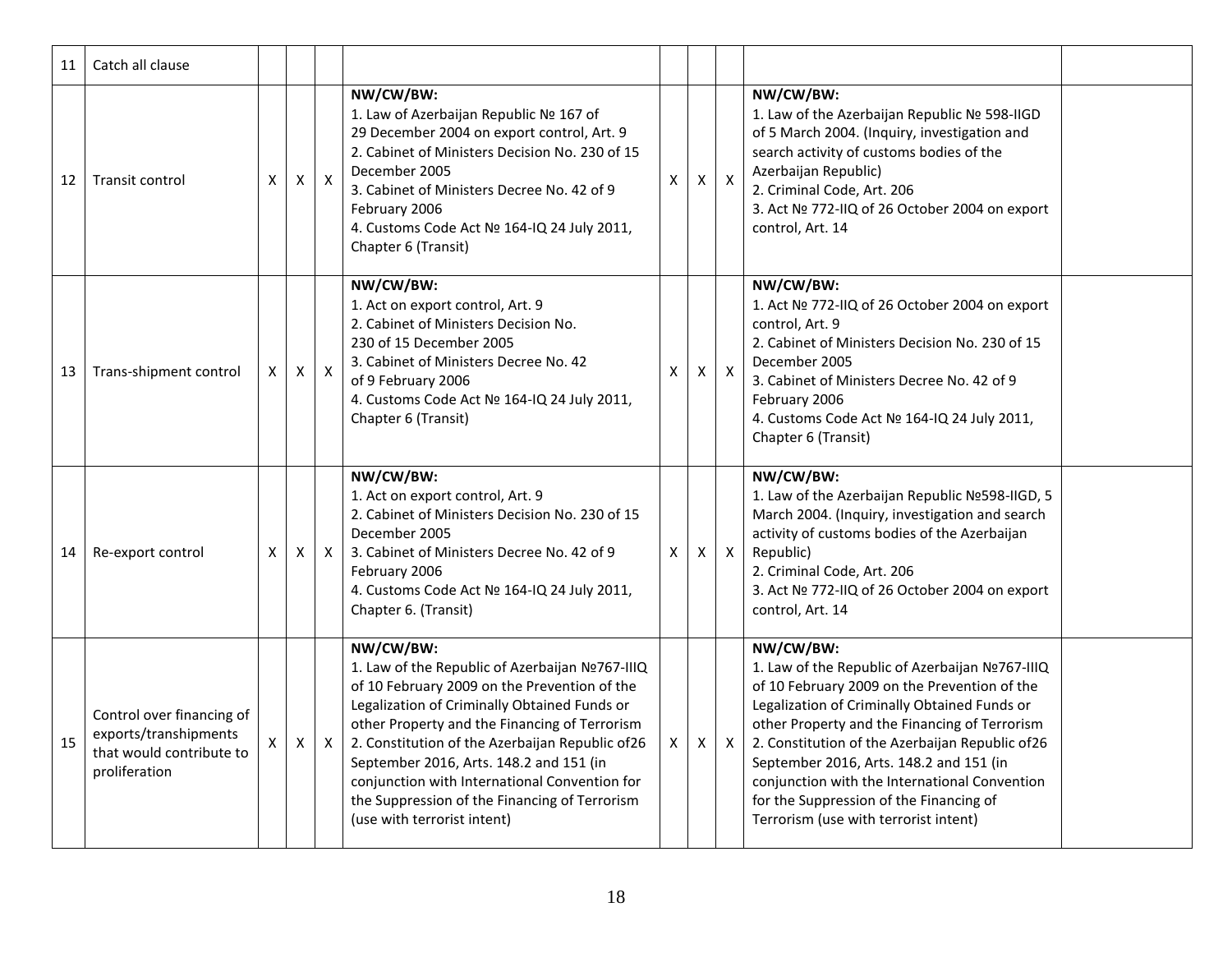|    | Control over services   |  |  |  |  |  |
|----|-------------------------|--|--|--|--|--|
|    | related to exports/     |  |  |  |  |  |
| 16 | transhipments that      |  |  |  |  |  |
|    | would contribute to     |  |  |  |  |  |
|    | proliferation including |  |  |  |  |  |
|    | transportation          |  |  |  |  |  |